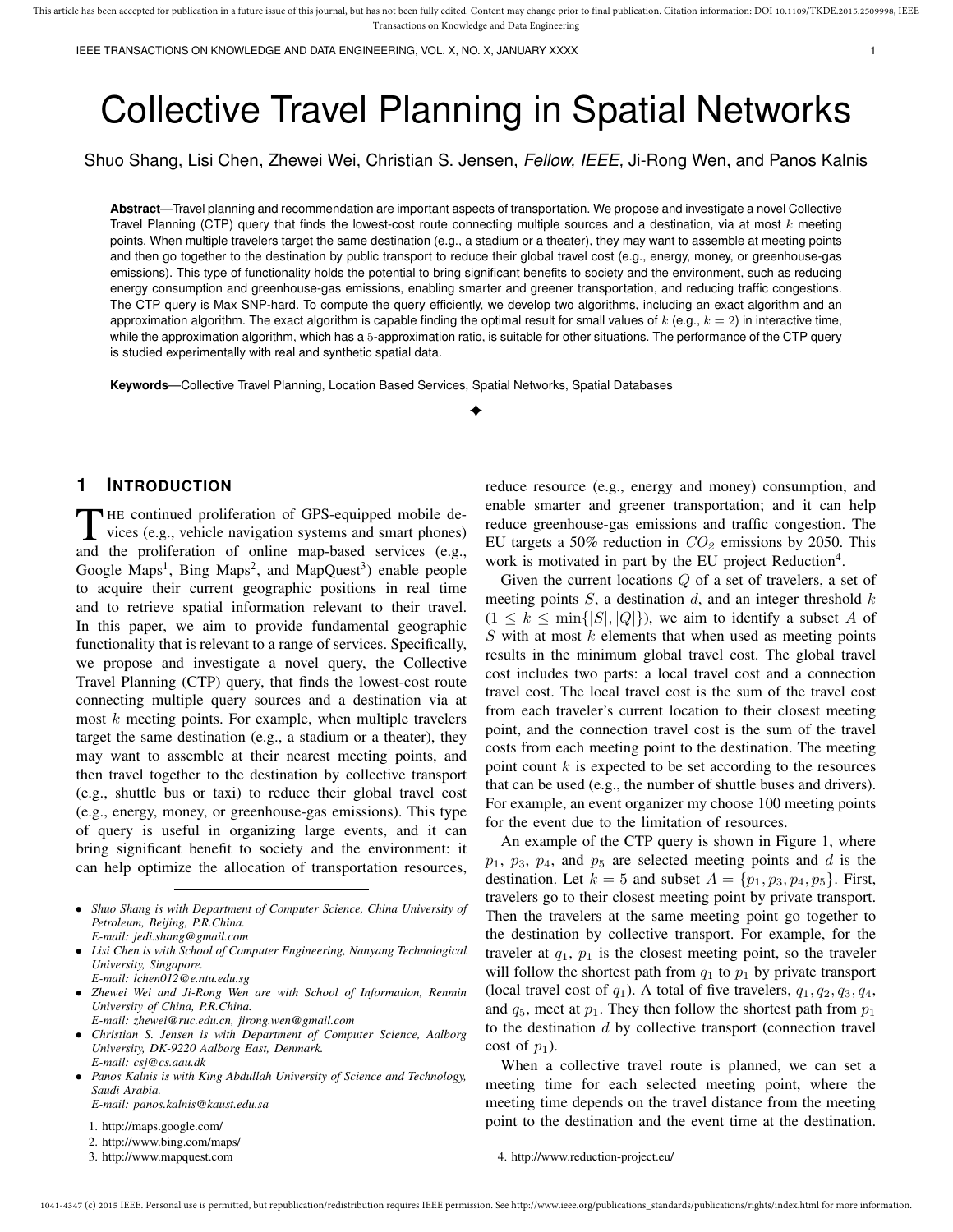

Fig. 1. An example of the CTP query

For example, assume that an event starts at 7 p.m. and that the estimated travel time from a meeting point  $p$  to the destination is one hour. We can then set the meeting time at meeting point  $p$  to 6 p.m. Then every individual should arrive at  $p$  before 6 p.m. The departure time is the minimum of the arrival time of the latest arriving individual and 6 p.m. Thus, it is not necessary for any individuals to wait beyond 6 p.m.

To the best of our knowledge, this is the first study of the collective travel planning query in spatial networks. Some existing multi-source trip planning queries (e.g., the group nearest neighbor query [20] [21] and the group trip planning query [14] that also aim to minimize all travelers' global travel cost) assume that each traveler goes to the destination individually and do not take into account collective travel. We contend that it is of societal interest to provide solutions that take into account means of collective transportation, as this may contribute to reducing energy consumption, pollution, global warming, and congestion.

Next, the CTP query is also different from most existing ridesharing (carpooling) services [1] [2] [18] [24]. Generally, such services aim to plan a travel route with pick-up and drop-off locations for a small number of users with similar destination, while the CTP query aims to plan a collective trip for many users (e.g., tens or hundreds of users or more) located all over a city and targeting the same destination. In fact, the CTP query can be viewed as a variant of the *metric* k *uncapacitated facility location problem* (k-UFL) [17], as it asks for an optimal meeting point set  $A$  ( $A \subseteq S \wedge |A| \leq k$ ). Existing ridesharing techniques do not address this problem.

The CTP query is applied in spatial networks, since in a large number of practical scenarios, users (e.g., pedestrians and vehicles) move in such networks (e.g., roads and railways). Exact search is a straightforward method to compute the CTP query that evaluates each potential subset  $A (A \subseteq S \wedge |A| \leq$ k), of which there are  $\sum_{i=1}^{k} \binom{|S|}{i} = \sum_{i=1}^{k} \frac{|S|!}{(|S|-i)}$  $rac{|S|!}{(|S|-i)!i!}$  possible combinations. We define a pair of an upper and a lower bound to prune the search space during query processing. For a small threshold k (e.g.,  $k = 2$ ), the exact algorithm is capable of finding the optimal result of the CTP query in interactive time. However,  $\sum_{i=1}^{k} \frac{|S|!}{(|S|-i)}$  $\frac{|S|!}{(|S|-i)!i!}$  is exponential in |S|, and the CTP query cannot be computed in polynomial time. In fact, the CTP query is a variant of the  $k$ -UFL problem [17] and is Max SNPhard. To the best of our knowledge, no existing method can compute the CTP query efficiently.

To achieve better performance than does the exact algorithm, an approximation algorithm is developed with a 5 approximation ratio. Initially, we arbitrarily select a subset A  $(|A| \leq k)$  from S. Then we define three operations based on *local search* [7] [29]: *add* (add a new item  $p \in (S \setminus A)$  to A, if  $|A| < k$ ), *drop* (drop an item from A, if  $|A| > 1$ ), and *swap* (swap an item in A with another items in  $(S \setminus A)$ ). We repeatedly apply a randomly selected operation to improve the global travel cost by a factor of  $1 + \varepsilon$ , where  $\varepsilon$  is an arbitrary small constant. The search process terminates when no new operation can produce an improved result. The cost of the obtained result is guaranteed to be at most 5 times worse than that of the global optimum. The experimental results show that the approximate results are generally very close to the global optimum (less than 1.15 times larger).

The main contribution in relation to the approximation algorithm is to "bridge theory and practice." There exist several theoretical methods for the  $k$ -UFL problem (e.g., modify one item [7] or modify multiple items at one time [29]), and their targets are to achieve a lower approximation ratio. However, the CTP query has to balance accuracy and efficiency. Although some theoretical methods can achieve a lower approximation ratio, their query efficiency is very low. Thus, our target is to select a suitable theoretical method for the CTP query and then make it practical. Through theoretical analysis, we only allow one item to be modified in an operation. We propose two effective pruning techniques that accelerate the approximation algorithm while retaining its approximation ratio; experimental results show that the query efficiency is improved by at least an order of magnitude. It is worth noting that the theoretical method cannot be used by itself due to its low efficiency.

We further extend the approximation algorithm to two practical scenarios where (1) the connection travel cost is dependent on the number of travelers, and (2) where a traveler close to the destination can go to the destination directly. We develop a series of new metrics and bounds for these scenarios. The theoretical approximation ratio does not work here, and we conduct extensive experiments to show that our extension is usable in the new scenarios.

To sum up, the contributions of the paper are as follows.

- We propose a novel type of query to plan the lowestcost routes connecting multiple query sources and a destination via at most  $k$  meeting points.
- We define a series of distance metrics to evaluate the travel cost under different conditions (Section 2).
- We prove that the CTP query is SNP-hard that can be reduced to the k-UFL problem (Section 3).
- We develop an exact algorithm with effective pruning techniques to find the optimal result for small  $k$  (e.g.,  $k = 2$ ) (Section 4).
- We develop an approximation algorithm with two effective pruning techniques to compute the CTP query efficiently (Sections 5).
- We define new distance measures for practical scenarios and further extend the algorithms correspondingly (Section 6).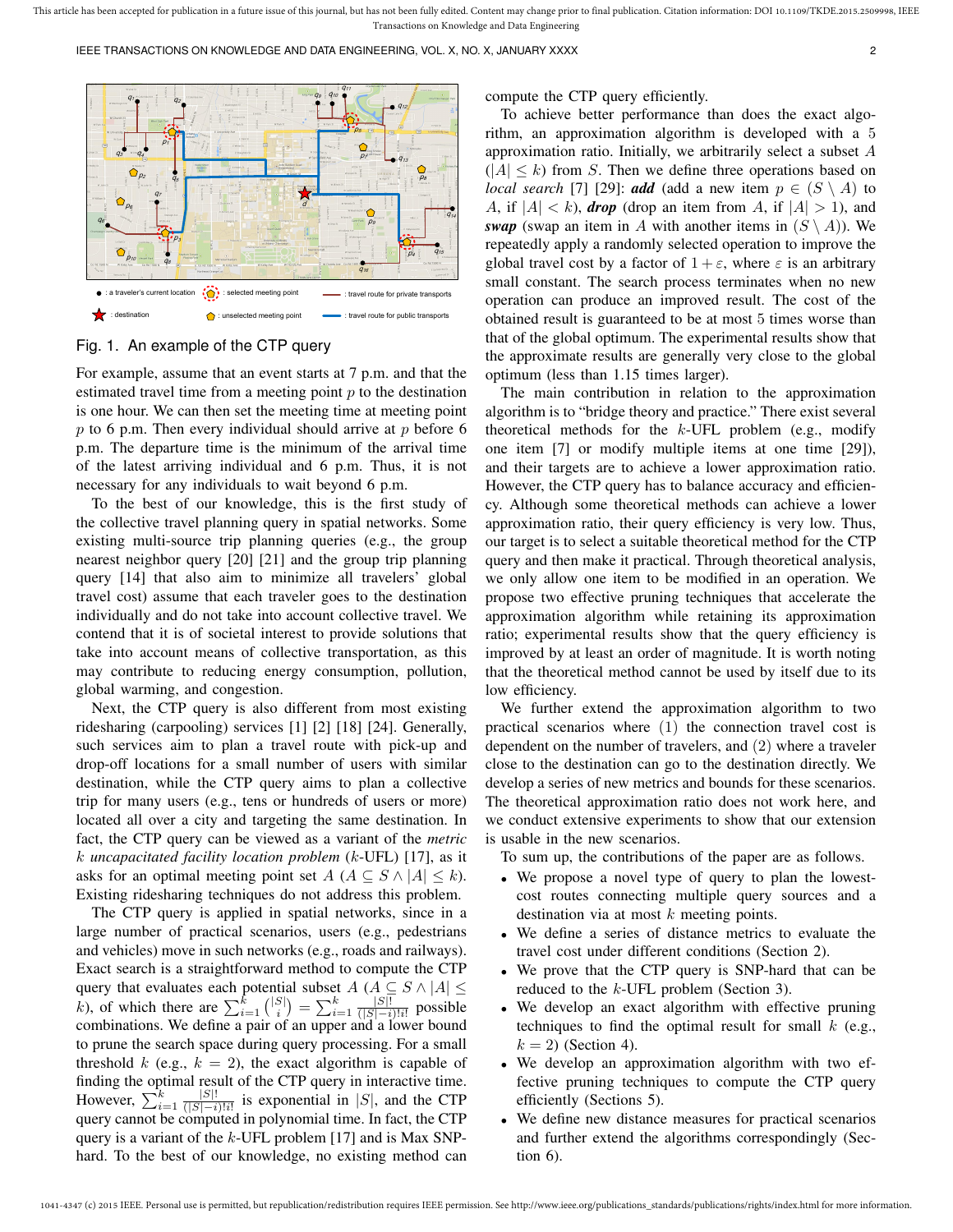IEEE TRANSACTIONS ON KNOWLEDGE AND DATA ENGINEERING, VOL. X, NO. X, JANUARY XXXX 3 3 3 3 3

• We conduct extensive experiments on real and synthetic spatial data to investigate the performance (efficiency and effectiveness) of the developed algorithms (Section 7).

The rest is organized as follows. Section 2 introduces the spatial networks and distance metrics used in the paper and defines the problem. Section 3 analyzes the problem. The exact algorithm is introduced in Section 4, while the approximation algorithm is covered in Section 5. The developed algorithms are further extended to practical scenarios in Section 6, which is followed by a coverage of experimental results in Section 7. Related work is covered in Section 8, and conclusions are drawn in Section 9.

# **2 PRELIMINARIES**

#### **2.1 Spatial Networks**

A spatial network is modeled as a connected and undirected graph  $G(V, E, F, W)$ , where V is a vertex set and  $E \subseteq V \times V$ is an edge set. A vertex  $v_i \in V$  represents a road intersection or an end of a road. An edge  $e_k = (v_i, v_j) \in E$  is defined by two vertices and represents a road segment that enables travel between vertices  $v_i$  and  $v_j$ . Function  $F : V \cup E \rightarrow$ Geometries records geometrical information of the spatial network G. In particular, it maps a vertex and an edge to the point location of the corresponding road intersection and to a polyline representing the corresponding road segment, respectively.

Function  $W : E \to R$  is a function that assigns a realvalued weight to each edge. The weight  $W(e)$  of an edge e represents the corresponding road segment's length or some other relevant property such as its travel time [9] or fuel consumption [12], [28], which may be obtained from historical traffic data. Given two vertices  $p_a$  and  $p_b$  in a spatial network, the network shortest path between them (i.e., a sequence of edges linking  $p_a$  and  $p_b$  where the accumulated weight is minimal) is denoted by  $SP(p_a, p_b)$ , and its length is denoted by  $sd(p_a, p_b)$ . When weights model aspects such as travel time and fuel consumption, the lower bound of network distance is not necessarily the corresponding Euclidean distance; thus, spatial indexes such as the R-tree [13] are not effective. For simplicity, we assume that the data points considered (e.g., meeting points and query points) are located on vertices. It is straightforward to also support data points on edges.

In this work, we study static spatial networks. To enhance the efficiency of CTP query processing, we assume that allpair shortest path distances have been pre-computed. The time complexity of this pre-computation process is  $O(V^2lg(V) +$  $VE$ ) when using by Dijkstras algorithm [8], and the running time is studied experimentally in Section 7.

## **2.2 Travel Cost Functions**

Given a set of vertices  $A$  and a vertex  $q$  in a spatial network, the minimum network distance between  $q$  and  $A$  is defined by

$$
d(q, A) = \min_{p_i \in A} \{sd(q, p_i)\},\tag{1}
$$

where  $p_i$  is a vertex belonging to  $A$ .

Given a set of query points  $Q$ , a set of meeting points  $S$ , and a destination  $d$ , let  $A$  be an arbitrarily-selected set of meeting points ( $A \subseteq S$  and  $|A| \leq k$ ). The local travel cost (LTC) and the connection travel cost (CTC) of  $A$  are defined by Equations 2 and 3, respectively.

$$
LTC(A) = \alpha \cdot \sum_{q \in Q} d(q, A)
$$
 (2)

$$
CTC(A) = \beta \cdot \sum_{p \in A} sd(p, d)
$$
 (3)

Here,  $\alpha$  and  $\beta$  represent the energy consumption (or greenhouse-gas emissions) per unit distance for individual travel and collective travel, respectively. By combining Equations 2 and 3, the global travel cost (GTC) of subset A is defined by

$$
GTC(A) = LTC(A) + CTC(A). \tag{4}
$$

#### **2.3 Problem Definition**

The CTP problem is defined as follows. Given a set of query points  $Q$ , a set of meeting points  $S$ , a destination  $d$ , and an integer threshold  $k$  ( $1 \leq k \leq \min\{|S|, |Q|\}$ ), the Collective Travel Planning (CTP) query finds a subset A  $(A \subseteq S \land |A| \leq k)$  such that  $GTC(A)$  is minimized, i.e.,  $\forall A' \subseteq S(|A'| \leq k \Rightarrow GTC(A) \leq GTC(A')).$ 

Extensions: We future extend the CTP query into two practical scenarios. First, the connection travel cost of meeting point  $p$  is proportional to the number  $p.t$  of travelers that meet at p. For each point p, we need  $\left\lceil \frac{p.t}{c} \right\rceil$  taxis, where c is the capacity of a taxi. For example, assuming the capacity of a taxi is 5 and 7 people are waiting at  $p$ , we need 2 taxis there. Second, if a traveler is very close to the destination, he/she can go to the destination directly. We define a series of new practical distance measures to capture this aspect and further extend the developed algorithms accordingly in Section 6. The theoretical approximation ratio does not work here, and we conduct extensive experiments to show that our extension is usable in the new scenarios.

## **3 PROBLEM ANALYSIS**

The CTP problem is related to the *metric* k *uncapacitated facility location problem* (k-UFL) [17], where the aim is to find a minimum cost solution to connect a set of cities to a set of open facilities. More precisely, we are given a set of cities  $C$ , a set of facility locations  $F$ , a transportation cost  $c_{ij}$ for connecting city i to facility j, and a cost  $f_j$  of opening facility  $j \in \mathcal{F}$ . The goal is to identify a subset of  $\mathcal F$  with at most  $k$  facilities and to connect each city to an open facility so that the total cost is minimized. In the metric version of the  $k$ -UFL problem, we assume that the connection costs are metric, meaning that they are non-negative, symmetric, and satisfy the triangle inequality.

The study of the  $k$ -UFL problem dates back to the early 90s [19]. Guha and Khuller [10] proved that  $k$ -UFL cannot be approximated within a factor of 1.463, if we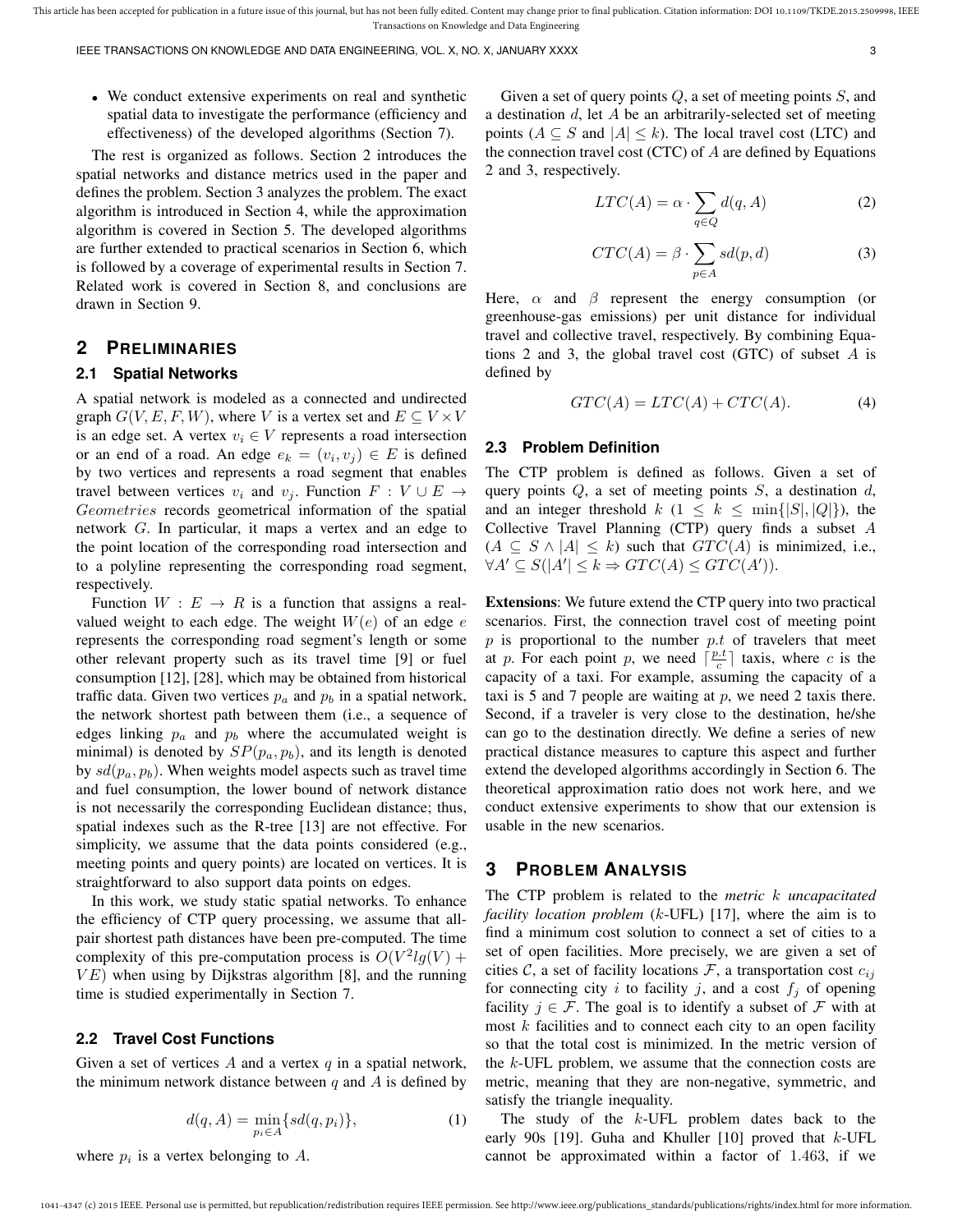IEEE TRANSACTIONS ON KNOWLEDGE AND DATA ENGINEERING, VOL. X, NO. X, JANUARY XXXX 4

assume  $\mathbf{NP} \subseteq \mathrm{DTIME}[n^{O(\log \log n)}]$ . Charikar et al. [3] gave the first constant factor approximation algorithm with approximation ratio 9.8. Later, Jain and Vazirani [17] improved this ratio to 6 using a primal-dual scheme and Lagrangian relaxation techniques. This was further improved to 4 by Jain et al. [16], using the Lagrangian Multiplier Preserving property of the greedy dual growth algorithms. These algorithms use either the prime-dual scheme or linear programming rounding techniques, and they are hard to implement in real applications. Another and more practical line of study of the k-UFL problem is based on *local search*. In a local search algorithm, we repeatedly add, drop, or swap a facility to reduce the total cost, and we stop when a local optimum is found. Devanur et. al. [7] offered a 5-approximation ratio based on local search. Later, Zhang [29] proved that if the algorithm can add, drop, or swap a constant number of facilities in an operation then swap a constant number or ractities in an operation then<br>the approximation ratio becomes  $2 + \sqrt{3} + \varepsilon$ , for a small constant  $\varepsilon$ . However, if only one facility is allowed to be modified in an operation, Zhang's technique yields a ratio of modified in an operation, zhang s technique yields a ratio on  $3 + \sqrt{6}$ , which is worse than Devanur's 5 approximation ratio.

Reduction to the  $k$ -UFL problem: The CTP problem can be reduced to the k-UFL problem. More precisely, given an instance of the CTP problem, we can construct a corresponding instance of the k-UFL problem as follows. We construct a city  $i_q$  in the k-UFL instance for each query point q in the CTP instance and a facility  $j_p$  for each meeting point p in the CTP instance. The cost of facility  $i_p$  serving city  $j_q$  is set to  $c_{i_nj_q} = \alpha \cdot sd(q, p)$ , which is the cost of transportation from query point  $q$  to meeting point  $p$  in the CTP problem. The cost for opening facility  $j_p$  is set to be  $f_{j_p} = \beta \cdot sd(p, d)$ , which is the cost of transportation from meeting point  $p$  to the destination  $d$  in the CTP problem. A solution to this instance of the k-UFL problem identifies a subset A of at most k facilities and connects each city  $i_q$  to a facility  $j_q \in A$ , such that that the total cost

$$
\sum_{q\in Q}\alpha\cdot d(q,p)+\sum_{p\in A}\beta\cdot sd(p,d)
$$

is minimized. Once the subset  $A$  is determined, the solution is obtained by connecting each city to its nearest facility in A. Thus, the k-UFL problem is to minimize the total cost

$$
\alpha \cdot \sum_{q \in Q} d(q, A) + \beta \cdot \sum_{p \in A} sd(p, d) = GTC(A),
$$

which is the objective function in the CTP problem. In other words, we can take any instance of the CTP problem and transform it to an instance of the  $k$ -UFL problem. We can then solve that problem and transform the solution into a solution to the original CTP problem. This implies that we can achieve a local search algorithm for the CTP problem with an approximation ratio of 5 if only a single meeting point can be modified in an operation and an approximation ratio of be moduled in an operation and an approximation rate  $2 + \sqrt{3} + \varepsilon$  if multiple meeting points can be modified.

In the CTP query, we only modify a single meeting point in an operation to achieve higher query efficiency. A detailed discussion is given in Section 5.4.

Hardness of the CTP Problem: To show the hardness of the CTP problem, we need to reduce a known hard problem to the CTP problem. Based on above analysis, an obvious choice is the  $k$ -UFL problem. However, it is not clear that this direction of the reduction is true. A subtle difference between the CTP problem and the k-UFL problem is that the k-UFL allows arbitrary facility opening costs, while the CTP problem requires the distances between the meeting points and the destination to satisfy the triangle inequality. Therefore, if we map the opening cost of a facility in the  $k$ -UFL problem to the distance between its corresponding meeting point and the destination in the CTP problem, the shortest path between the meeting point and the destination may go through some other meeting points, which violates the facility cost assignments of the k-UFL problem. So we cannot straightforwardly apply the hardness result of the k-UFL problem to the CTP problem.

Instead, we reduce the B*-vertex cover problem* to the CTP problem. In the B-vertex cover problem, we are given a graph  $G = (V, E)$  with the degree of each node bounded by a constant  $B$ , and the goal is to find a minimum vertex cover, which is a minimum subset of vertices such that each edge in  $E$  is covered by at least one vertex in the cover. The  $B$ -vertex cover was shown to be Max SNP-hard by Papadimitriou and Yannakakis [22]. We present a L-reduction from the B-vertex cover problem ti the CTP problem, which implies that the CTP problem is also Max SNP-hard.

*Theorem 1:* The CTP problem is Max SNP-hard.

Max-SNP-hardness essentially implies that the CTP problem also cannot be approximated within a factor of  $1+\varepsilon$ , unless P=NP, for some small constant  $\varepsilon$ . The proof of Theorem 1 follows the same framework as the proof of Theorem 1 in reference [11].

*Proof of Theorem 1:* To design an L-reduction, we assume that there is an polynomial algorithm  $A$  that solves the CTP problem with approximation ratio  $1 + \frac{\varepsilon}{1+B}$ , and we will show that this algorithm solves the B-vertex cover problem with approximation ratio  $1 + \varepsilon$ .

Given an instance of the B-vertex cover  $G = (V, E)$ , we construct an instance of the CTP problem as follows. We construct a query point  $q_e$  for each edge  $e$  in  $E$  and a meeting point  $p_v$  for each vertex v in V. Each query point  $q_e$  is connected to each meeting point  $p_v$ . The distance  $d(q_e, p_v)$  is set to 1 if edge  $e$  is incident to vertex  $v$  and 2, otherwise. We also construct a destination point  $d$  and connect each meeting point to  $d$  with distance 1. By this setup, the shortest path from a meeting point to  $d$  is the edge that connects them. Finally, we assign energy consumption parameters  $\alpha = 1$  and  $\beta = \frac{|E|}{Bs}$ , where s is the size of the optimal vertex cover. Here we assume that the algorithm knows  $s$  in advance, which is not realistic. We will show how to remove this assumption later.

We claim that there is a solution to the CTP problem with global travel cost  $|E| + \frac{|E|}{B}$  $\frac{E}{B}$ . Recall that the algorithm outputs a subset  $A$  of the meeting points, which corresponds to a subset  $A$  of the vertices in the  $B$ -vertex cover instance. We set  $A$  to be the subset of meeting points that corresponds to a minimum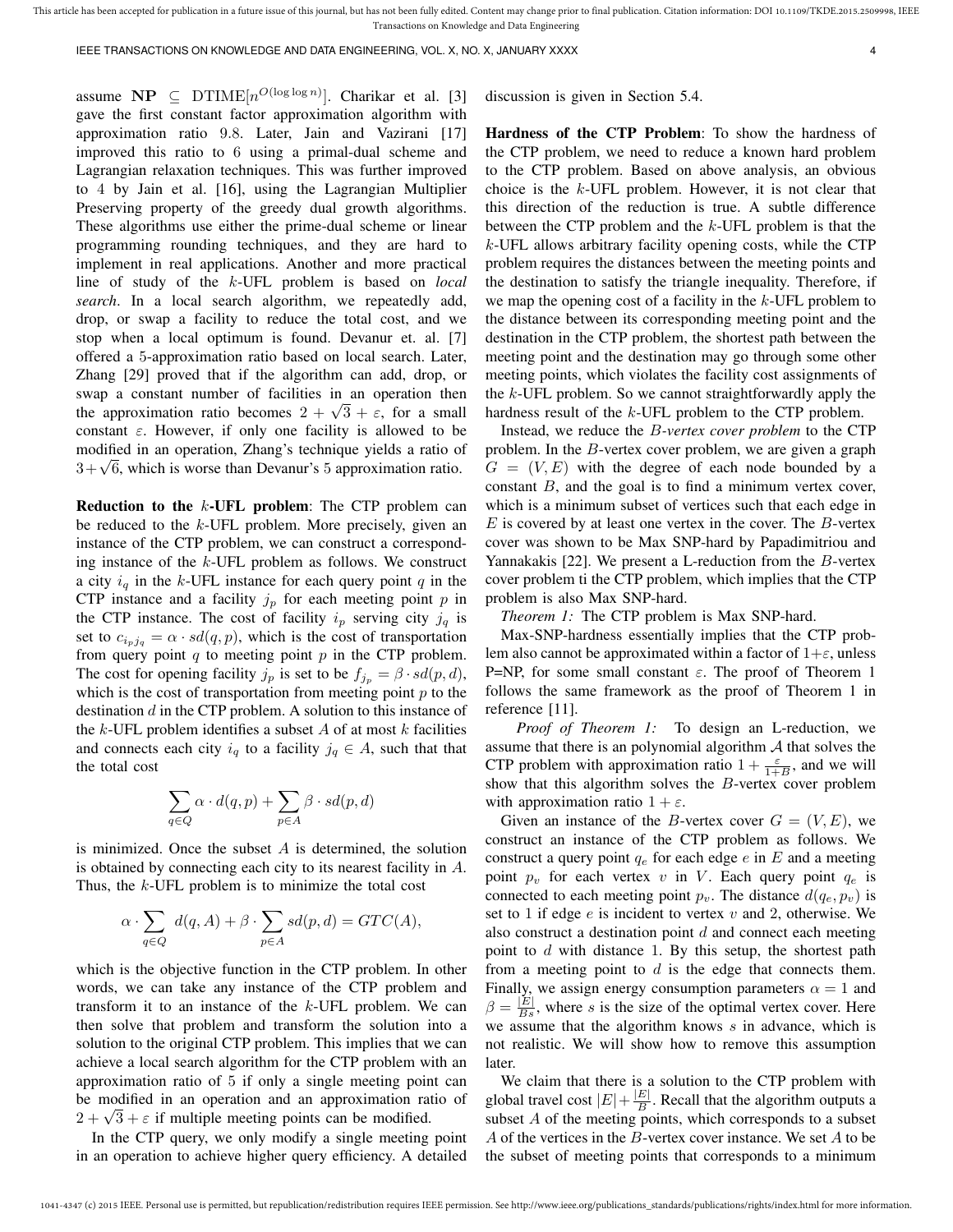vertex cover of G. We have  $|A| = s$ . By the property of a vertex cover, each edge has a vertex in A, and it follows that each query point can be assigned to a meeting point within distance 1. Thus, the local travel cost for each point is  $\alpha = 1$ , and the total local travel cost is  $|E|$ . We also note that the connection travel cost for each meeting point in A is  $\beta =$  $\frac{|E|}{Bs}$  and that the total connection travel cost is  $s \cdot \frac{|E|}{Bs} = \frac{|E|}{B}$  $\frac{E\parallel}{B}$ . Therefore the global cost is  $|E| + \frac{|E|}{R}$  $\frac{E}{B}$ , and the claim holds.

The claim implies that the optimal solution for the CTP problem achieves a global travel cost at most  $|E| + \frac{|E|}{R}$  $\frac{E|}{B}$ . Since the algorithm  $A$  solves the CTP problem with approximation ratio  $1+\frac{\varepsilon}{1+B}$ , it follows that A provides a solution to the CTP problem with global travel cost at most

$$
\left(1+\frac{\varepsilon}{1+B}\right)\cdot\left(|E|+\frac{|E|}{B}\right)=|E|+(1+\varepsilon)\frac{|E|}{B}.
$$

Let  $r = |A|$  be the number of meeting points returned by  $A$ , and let  $l$  be the set of query points that are assigned to a meeting point with distance 2. Then the local travel cost is  $|E|+l$ , and the connection travel cost is  $r \cdot \frac{|E|}{Bs}$ . It follows that

$$
|E| + (1 + \varepsilon) \frac{|E|}{B} \ge |E| + l + r \frac{|E|}{Bs},
$$

which implies that

$$
(1+\varepsilon)\frac{|E|}{B} \ge l + r\frac{|E|}{Bs} \ge (l+r)\frac{|E|}{Bs}.
$$

The last inequality holds because a vertex cover exists with size s and the degree of each vertex is bounded by  $B$ ; thus, the number of edges  $|E|$  is at most  $Bs$ . We have

$$
(1+\varepsilon)s \ge l+r.\tag{5}
$$

For the final vertex cover, we first select the vertices that correspond to the meeting points in  $A$ . Note that there are  $l$ query points that are assigned to a meeting point with distance 2, so there are exactly  $l$  vertices that are not covered by  $A$ . We will select a vertex for each of the  $l$  vertices. By equation (5), the total size of the vertex cover is  $l + r \leq (1 + \varepsilon)s$ , which is within a factor  $(1 + \varepsilon)$  of the size of the optimal vertex cover. This proves that the resulting vertex cover is an  $\varepsilon$ approximation of the optimal vertex cover.

Finally, as we do not know  $s$  in advance, we can run the above reduction for all possible values of  $s$  in the range from 1 to |V| to produce |V| vertex covers, one of which has size at most  $(1 + \varepsilon)s$ . Thus, we can return the vertex cover with the minimum size, which is guaranteed to have size at most  $(1+\varepsilon)s$ .  $\Box$ 

# **4 EXACT ALGORITHM**

## **4.1 Basic Idea**

Exact search is a straightforward method to compute the CTP query. Given a set of meeting points  $S$ , a set of query locations  $Q$ , an integer threshold  $k$ , and a destination  $d$ , we select and evaluate each potential subset  $A (A \subseteq S \land |A| \leq k)$  iteratively. A pair of an upper and a lower bound on the global travel cost is developed to prune the search space. By combining the computation results, the subset with the minimum cost is found.



Fig. 2. An example of the exact search when  $k = 4$ 

To enhance query efficiency, we assume that the meeting points in S are indexed by the iDistance indexing method [15]. The well-known iDistance method enables efficient computation of nearest neighbors in spatial networks. Other spatial indexes can also be adopted. In iDistance, a data partition/clustering method (e.g., k-means, k-medoids) is used to group the points into  $m$  clusters. For each cluster  $C_i$ , a reference point  $c_i$  is selected. Then, we compute and record the network distance between  $c_i$  and every meeting point  $p \in C_i$ . A B<sup>+</sup>-tree is adopted to index the points using the network distance to the corresponding reference point as a key. In our implementation, to find a suitable number  $m$ of clusters and to achieve high performance, we conducted extensive experiments when establishing the iDistance index (as [15]).

#### **4.2 Upper and Lower Bounds**

To prune the search space, we define and use the upper and lower bounds of the global travel cost  $GTC(A)$ .

Consider the example in Figure 2. The meeting points are grouped into clusters  $C_1$  and  $C_2$ , and points  $c_1$  and  $c_2$  are the corresponding reference points. Point  $q \in Q$  is a query point, and d is the destination. Let  $k = 4$ . Subset  $A = \{p_1, p_2, p_3, p_4\}$ is a 4-subset selected from S, where  $p_1$  belongs to  $C_1$ , and  $p_2, p_3$ , and  $p_4$  belong to  $C_2$ . Next, we estimate the lower and upper bounds of the network distance between query point  $q$  and meeting point  $p_1$  based on the triangle inequality of the shortest-path distance. The triangle inequality in spatial networks is represented as follows.

$$
sd(v_1, v_2) + sd(v_2, v_3) > sd(v_1, v_3)
$$
  

$$
sd(v_1, v_2) - sd(v_2, v_3) < sd(v_1, v_3)
$$

Here,  $v_1, v_2$ , and  $v_3$  are vertices in  $G.V$ , and any one of them is not on the shortest path between the others. Otherwise, we may have that  $sd(v_1, v_2)+sd(v_2, v_3) = sd(v_1, v_3)$  and  $sd(v_1, v_2)$ −  $sd(v_2, v_3) = sd(v_1, v_3).$ 

In Figure 2, meeting point  $p_1$  belongs to cluster  $C_1$ , and  $c_1$ is its reference point. According to the triangle inequality, we have the following inequalities.

$$
sd(q, p_1) < sd(q, c_1) + sd(c_1, p_1)
$$
\n
$$
and
$$
\n
$$
\begin{cases}\n sd(q, p_1) > sd(q, c_1) - sd(c_1, p_1) \\
 sd(q, p_1) > sd(c_1, p_1) - sd(q, c_1)\n\end{cases}
$$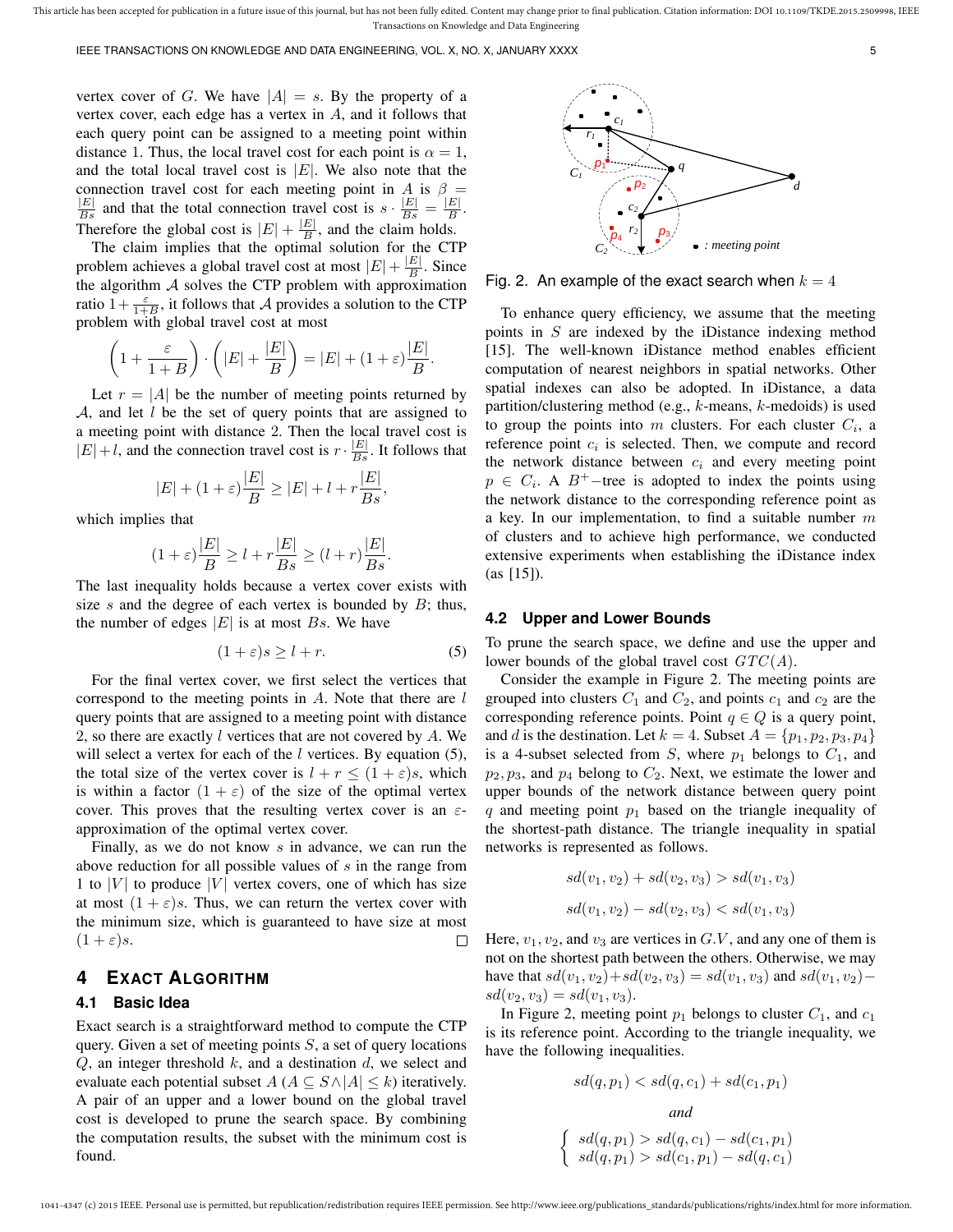IEEE TRANSACTIONS ON KNOWLEDGE AND DATA ENGINEERING, VOL. X, NO. X, JANUARY XXXX 6

$$
\Rightarrow sd(q, p_1) > |sd(q, c_1) - sd(c_1, p_1)|
$$

According to Equation 1, the lower and upper bound of the minimum network distance between query point  $q$  and subset A are computed as follows, respectively.

$$
d(q, A) = \min_{p \in A} \{ sd(q, p)\} > \min_{p \in A} \{|sd(q, c_i) - sd(c_i, p)|\}
$$

*and*

$$
\min_{p \in A} \{|sd(q, c_i) - sd(c_i, p)|\} > \min_{C_i \cap A \neq \varnothing} \{|sd(q, c_i) - r_i|\}
$$

$$
\Rightarrow d(q, A) > \min_{C_i \cap A \neq \varnothing} \{|sd(q, c_i) - r_i|\} = d(q, A).lb
$$

$$
d(q, A) = \min_{p \in A} \{sd(q, p)\} < \min_{p \in A} \{sd(q, c_i) + sd(c_i, p)\}
$$

$$
and
$$

$$
\min_{p \in A} \{ sd(q, c_i) + sd(c_i, p) \} < \min_{C_i \cap A \neq \emptyset} \{ sd(q, c_i) + r_i \}
$$
\n
$$
\Rightarrow d(q, A) < \min_{C_i \cap A \neq \emptyset} \{ sd(q, c_i) + r_i \} = d(q, A).ub
$$

Here,  $c_i$  is the reference point of cluster  $C_i$ , and  $r_i$  is the radius of  $C_i$  (network distance from  $c_i$  to the cluster boundary). Thus, we have that  $r_i > sd(c_i, p)$ , and we can replace  $sd(c_i, p)$  by  $r_i$  in the inequalities.

For the example in Figure 2, the values of  $d(q, A)$ .lb and  $d(q, A)$ .ub are computed as follows.

$$
d(q, A).lb = \min\{(|sd(q, c_1) - r_1|), (|sd(q, c_2) - r_2|)\}
$$
  

$$
d(q, A).ub = \min\{(sd(q, c_1) + r_1), (sd(q, c_2) + r_2)\}
$$

According to Equation 2, the lower and upper bounds of local travel cost  $LTC(A)$  are defined as follows.

$$
LTC(A).lb = \alpha \cdot \sum_{q \in Q} d(q, A).lb
$$
 (6)

$$
LTC(A).ub = \alpha \cdot \sum_{q \in Q} d(q, A).ub \tag{7}
$$

Then, we estimate the lower and upper bounds of the connection travel cost  $CTC(A)$  in Equations 8 and 9, respectively.

$$
\begin{cases}\nCTC(A) = \beta \cdot \sum_{p \in A} sd(p, d) \\
sd(p, d) \ge \min_{C_i \cap A \ne \varnothing} \{ sd(c_i, d) - r_i\} \\
\Rightarrow \sum_{p \in A} sd(p, d) \ge \sum_{p \in A} \min_{C_i \cap A \ne \varnothing} \{ sd(c_i, d) - r_i\} \\
\Rightarrow CTC(A).lb = \beta \cdot |A| \cdot \min_{C_i \cap A \ne \varnothing} \{ sd(c_i, d) - r_i\} \tag{8}
$$

$$
\begin{cases}\nCTC(A) = \beta \cdot \sum_{p \in A} sd(p, d) \\
sd(p, d) \le \max_{C_i \cap A \ne \varnothing} \{sd(c_i, d) + r_i\} \\
\Rightarrow \sum_{p \in A} sd(p, d) \le \sum_{p \in A} \max_{C_i \cap A \ne \varnothing} \{sd(c_i, d) + r_i\} \\
\Rightarrow CTC(A).ub = \beta \cdot |A| \cdot \max_{C_i \cap A \ne \varnothing} \{sd(c_i, d) + r_i\} \tag{9}
$$

Here, p is a meeting point in subset  $A(|A| \leq k)$ . For all  $p \in A$ , we have that  $sd(p, d) \ge \min_{C_i \cap A \ne \emptyset} \{ sd(c_i, d) - r_i\}$ and  $sd(p, d) \leq \max_{C_i \cap A \neq \emptyset} \{ sd(c_i, d) + r_i\}.$ 

For the example in Figure 2, the lower and upper bounds of connection travel cost  $CTC(A)$  are computed as follows.

$$
CTC(A).lb = \beta \cdot \min\{(sd(c_1, d) - r_1), (sd(c_2, d) - r_2))\}
$$

$$
CTC(A).ub = \beta \cdot \max\{(sd(c_1, d) + r_1), (sd(c_2, d) + r_2))\}
$$

By combining Equations 6 and 8 and 7 and 9, respectively, the lower and upper bounds of the global travel cost  $GTC(A)$ are computed as follows.

$$
GTC(A).lb = LTC(A).lb + CTC(A).lb \t(10)
$$

$$
GTC(A).ub = LTC(A).ub + CTC(A).ub \t(11)
$$

To find the subset with the minimum global travel cost, we evaluate each potential subset A. Among all scanned subsets, we define a global upper bound UB as

$$
UB = \min_{A \in S} \{ GTC(A).ub \},\tag{12}
$$

where  $S$  contains all scanned subsets. For a subset  $A$ , if  $GTC(A).$  lb exceeds the global upper bound UB, A cannot be the subset with the minimum global travel cost; thus, A can be pruned safely. Otherwise, we match each query point  $q \in Q$  to its closest meeting point  $p \in A$ , and compute the exact value of  $GTC(A)$ .

#### **4.3 Algorithm**

| Algorithm 1: Exact Algorithm                                                  |  |  |  |  |
|-------------------------------------------------------------------------------|--|--|--|--|
| <b>Data:</b> meeting point set $S$ , query point set $Q$ , destination $d$ ,  |  |  |  |  |
| threshold $k$                                                                 |  |  |  |  |
| <b>Result:</b> subset $A(A \subseteq S \land  A  \leq k)$ with the minimum    |  |  |  |  |
| GTC(A)                                                                        |  |  |  |  |
| $H \leftarrow \emptyset$ ; $UB \leftarrow +\infty$ ; $i = 1$ ;<br>$\mathbf 1$ |  |  |  |  |
| while $i \leq k$ do<br>$\overline{2}$                                         |  |  |  |  |
| <b>for</b> each <i>i</i> -subset $A \subseteq S$ <b>do</b><br>3               |  |  |  |  |
| compute $GTC(A).lb$ and $GTC(A).ub;$<br>4                                     |  |  |  |  |
| if $GTC(A).ub < UB$ then<br>5                                                 |  |  |  |  |
| $UB \leftarrow GTC(A).ub;$<br>6                                               |  |  |  |  |
| if $GTC(A).lb \leq UB$ then<br>7                                              |  |  |  |  |
| H.push(A);<br>8                                                               |  |  |  |  |
|                                                                               |  |  |  |  |
| while $H \neq \emptyset$ do<br>9                                              |  |  |  |  |
| $A \leftarrow H.min.pop();$<br>10                                             |  |  |  |  |
| if $GTC(A).lb > UB$ then<br>11                                                |  |  |  |  |
| record $UB$ and the corresponding <i>i</i> -subset;<br>12                     |  |  |  |  |
| H.dear();<br>13                                                               |  |  |  |  |
| break:<br>14                                                                  |  |  |  |  |
| compute $GTC(A);$<br>15                                                       |  |  |  |  |
| if $GTC(A) < UB$ then<br>16                                                   |  |  |  |  |
| $UB \leftarrow GTC(A);$<br>17                                                 |  |  |  |  |
|                                                                               |  |  |  |  |
| $i \leftarrow i + 1$ ;<br>18                                                  |  |  |  |  |
| <b>19 return</b> UB and the corresponding subset;                             |  |  |  |  |

The exact algorithm is detailed in Algorithm 1. Here, we evaluate all possible subsets of cardinality from 1 to  $k$  (lines 1–2). For each potential *i*-subset  $A$ , we compute and record its lower bound  $GTC(A).lb$  and upper bound  $GTC(A).ub$ (lines 3–4). If the value of  $GTC(A).ub$  is less than that of UB, the value of UB is set to  $GTC(A).ub$  (lines 5–6). If the value of  $GTC(A).$  lb is no greater than that of UB, A is put into a heap H sorted according to the value of  $GTC(A).lb$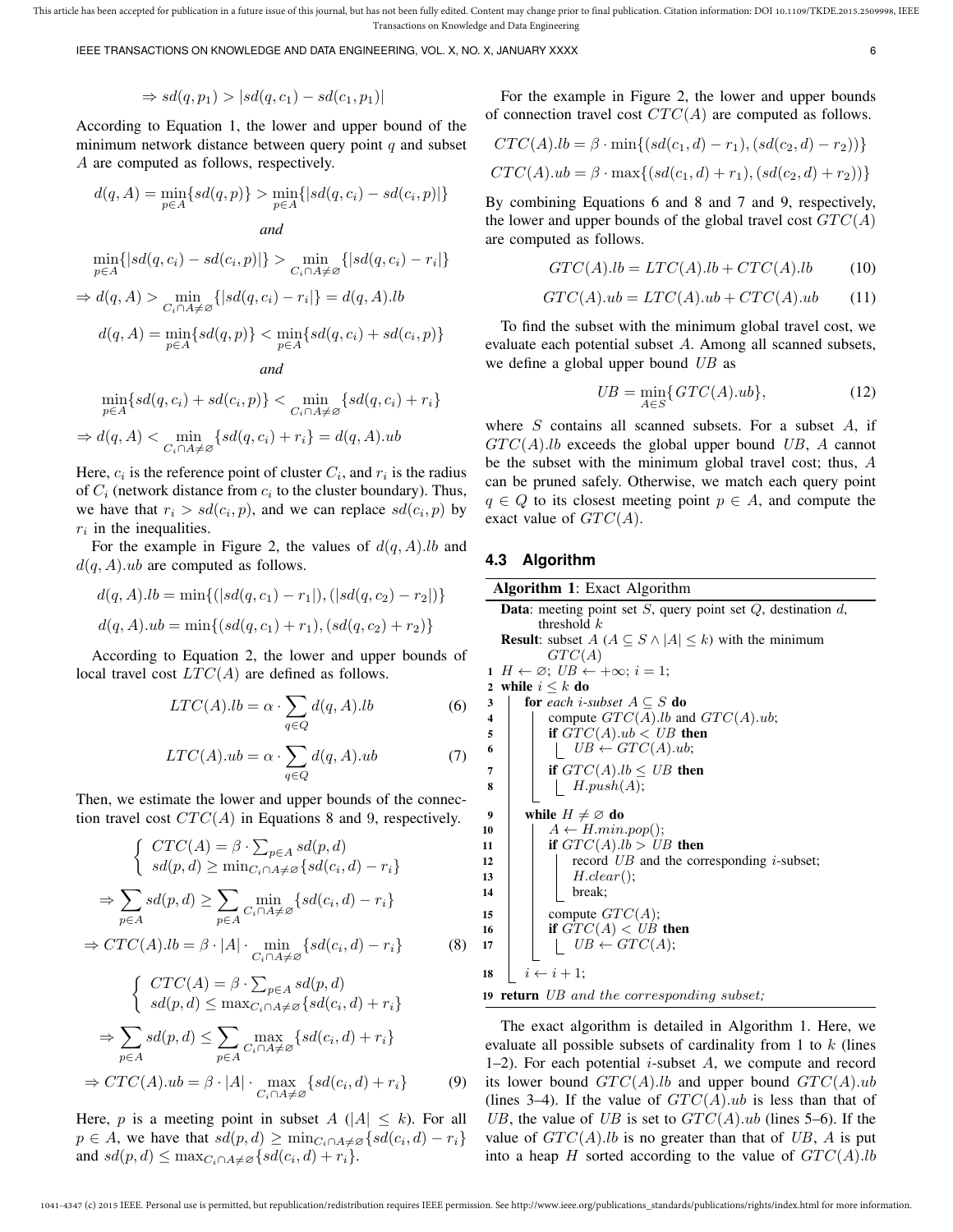(line  $7-8$ ). At each time, the *i*-subset A with the minimum  $GTC(A).lb$  is selected from H (lines 9–10). If  $GTC(A).lb$ exceeds  $UB$ , we record  $UB$  and the corresponding *i*-subset and break the loop (lines 11-14). Otherwise, we compute the exact value of  $GTC(A)$ , and we check whether  $GTC(A)$  is less than UB. If so, UB is updated to the value of  $GTC(A)$ (lines 15–17). After evaluating all subsets of cardinality from 1 to k, the subset with the minimum global travel cost is found (line 19).

#### **4.4 Complexity Analysis**

The exact algorithm evaluate each subset  $A$  ( $A \subseteq S \land |A| \leq k$ ), and there is a total of  $\sum_{i=1}^{k} {|S| \choose i} = \sum_{i=1}^{k} \frac{|S|!}{(|S|-i)}$  $rac{|S|!}{(|S|-i)!i!}$  possible combinations. For each subset  $A$ , we match query points to their closest meeting point  $p \in A$ . The time complexity is  $O(|Q||A|) = O(|Q|)$  because |A| is a constant no larger than  $k$ . Thus, the time complexity of the exact algorithm is

$$
O\left(|Q|\sum_{i=1}^k \frac{|S|!}{(|S|-i)!i!}\right) = O\left(|Q|\cdot|S|^k\right).
$$

The last equation uses Stirling's approximation.

## **5 APPROXIMATION ALGORITHM**

## **5.1 Basic Idea**

The CTP query is Max SNP-hard. To find the optimal result, the exact algorithm has to evaluate each subset  $A$ . For small threshold  $k$ , the exact algorithm is able to do so in interactive time. To compute the CTP query efficiently, we develop an approximation algorithm based on the *local search scheme* [7] [29] that can compute the query in polynomial time and that guarantees a 5-approximation ratio. Initially, we arbitrarily select a subset  $A \ (|A| \leq k)$  from S. Then we define three operations: add, drop, and swap. In a sequence of iterations, we randomly use an operation to optimize the global travel cost. The process terminates when no operation can produce a better result. The obtained result has a cost that is at most 5 times that of the global optimum [7]. The experimental results (refer to Section 7) show that algorithm achieves greatly improved running time and that the costs of the results are close to those of the optimal results (i.e., less than 1.15 times larger).

In Section 5.2, we introduce the operations as well as the pruning rules during query processing. The approximation algorithm is detailed in Section 5.3.

## **5.2 Operations and Pruning Rules**

#### *5.2.1 Operations*

In this section, we introduce three types of operations and corresponding pruning rules. The approximation algorithm initially selects an arbitrary subset  $A \ (|A| \leq k)$  from S and matches each traveler  $q \in Q$  to its closest meeting point  $p \in S$  and computes the exact value of  $GTC(A)$  (refer to Equation 4). Then, to optimize the global travel cost, the approximation algorithm uses three operations:

• *add* $(p)$ : add a new meeting point  $p \in (S \setminus A)$  to A if  $|A| < k$ ;

• *drop*(*p*): drop a meeting point *p* from *A* if  $|A| > 1$ ;

• *swap* $(p, p')$ : swap a meeting point  $p \in A$  with another meeting point  $p' \in (S \setminus A)$ .

We repeatedly apply a randomly selected operation to improve the global travel cost by a factor of  $1 + \varepsilon$ , where  $\varepsilon$  is an arbitrary small constant. The search process terminates when no new operation can produce a better result. The main reason that we compare the ratio  $GTC(A)/GTC(A')$  with  $1 + \varepsilon$  is to make sure the algorithm runs in polynomial time. If each operation improves the total cost by at least a factor of  $(1 + \varepsilon)$ , the number of operations is at most  $log_{1+\varepsilon}W$ , where  $W$  is the maximum possible global travel cost. If we do not impose the  $(1+\varepsilon)$  constraint, each operation may result in a very small improvement, and the number of operations could be as large as  $W$ . Note that we only need  $\log W$  bits to represent the cost, so this is not a polynomial time algorithm.

#### *5.2.2 Add Operation*

Figures 3(a), 3(b), and 3(c) illustrate examples of the add, *drop*, and *swap* operations, where  $q_1$ ,  $q_2$ ,  $q_3$ ,  $q_4$ , and  $q_5$ are query points and  $d$  is the destination. In Figure 3(a),  $A = \{p_1, p_2\}$  is a subset of meeting points, and query points  $q_1, q_2, q_3$  are matched to  $p_1$ , and  $q_4$  and  $q_5$  are matched to  $p_2$ . According to Equation 4, the global travel cost  $GTC(A)$  is computed as follows.

$$
GTC(A) = \alpha \cdot (\sum_{i=1}^{3} sd(q_i, p_1) + \sum_{j=4}^{5} sd(q_j, p_2)) + \beta \cdot (sd(p_1, d) + sd(p_2, d))
$$

Then we add a new meeting point  $p_3$  to A and get a new subset  $A' = \{p_1, p_2, p_3\}$ . As each query point is matched to its nearest meeting point, query points  $q_1$  and  $q_2$  are matched to  $p_1$ , and  $q_3$  and  $q_4$  are matched to  $p_3$ , and  $q_5$  is matched to  $p_2$ . The global travel cost  $GTC(A')$  is computed as follows.

$$
GTC(A') = \alpha \cdot (\sum_{i=1}^{2} sd(q_i, p_1) + sd(q_5, p_2) + \sum_{j=3}^{4} sd(q_j, p_3))
$$

$$
+ \beta \cdot (sd(p_1, d) + sd(p_2, d) + sd(p_3, d))
$$

If the cost is improved by a factor of  $(1 + \varepsilon)$  (i.e.,  $\frac{GTC(A)}{GTC(A')}$ exceeds  $(1 + \varepsilon)$ ), operation  $add(p_3)$  is valid. Otherwise, the operation is invalid, and  $p_3$  is not added to A.

Each time when conducting the operation  $add(p')$ , the existing matching of each query point  $q \in Q$  to meeting points in A has to be updated. To accelerate the rematching process, we propose the following pruning rule.

Given a subset  $A$  and the matching between  $Q$  and  $A$ , we define a search radius  $r$  as follows.

$$
r = \max_{q \in Q, p \in A} \{ sd(q, p)\} \tag{13}
$$

Thus,  $r$  is the maximum network distance between a query point  $q \in Q$  and a meeting point  $p \in A$ . When conducting the operation  $add(p')$ , we only need to rematch the query points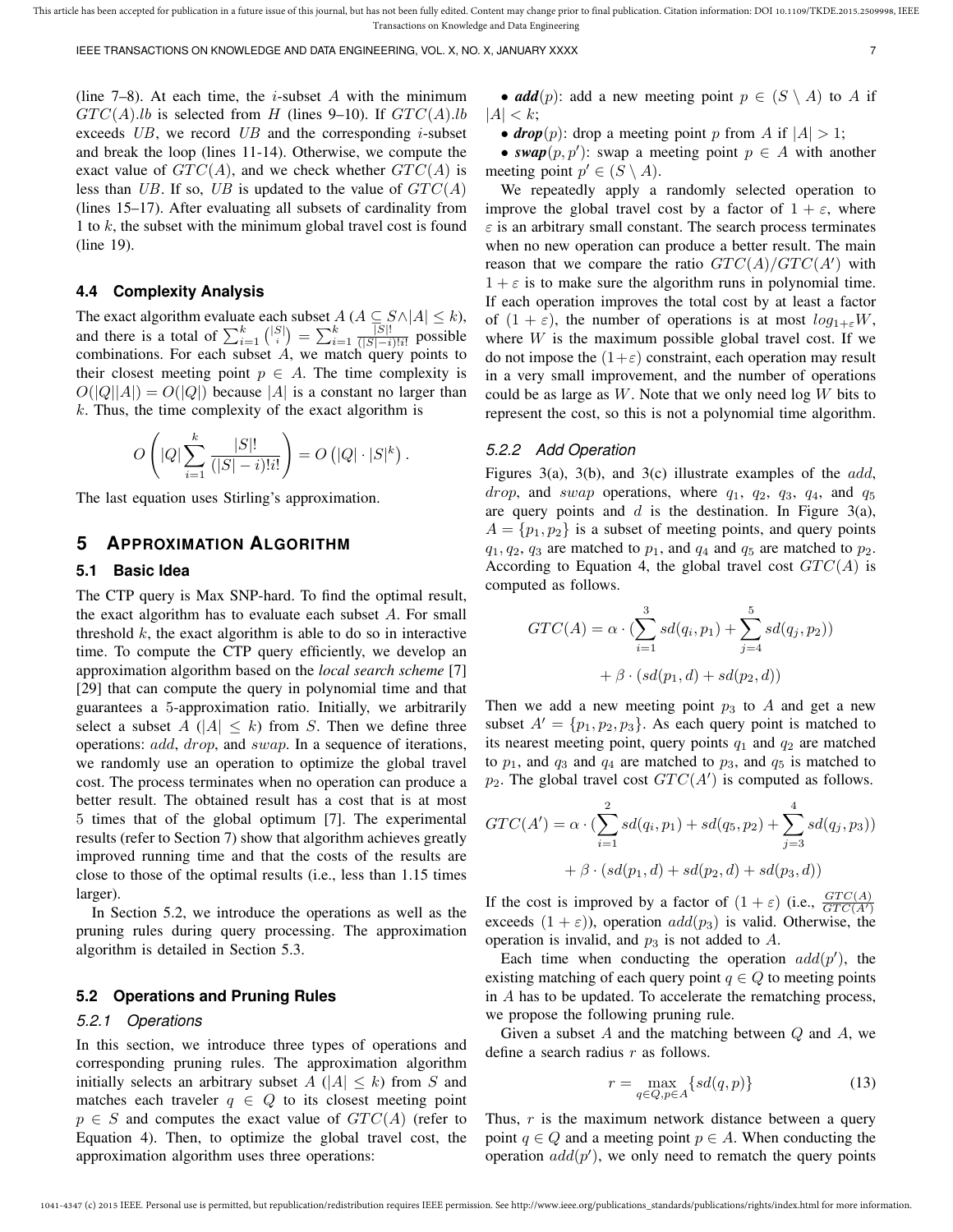IEEE TRANSACTIONS ON KNOWLEDGE AND DATA ENGINEERING, VOL. X, NO. X, JANUARY XXXX 8



Fig. 3. Examples of  $add, drop,$  and  $swap$  operations

covered by region  $C(p', r)$ , the circular region with center  $p'$ and radius r.

As an example in Figure 3(a), a new meeting point  $p_3$ is added to  $A = \{p_1, p_2\}$   $(A' = \{p_1, p_2, p_3\})$ . We compute  $r$  according to Equation 13. To establish a new matching between each query point  $q \in Q$  and each meeting point  $p \in A'$ , we only need to rematch the query points covered by the region  $C(p_3, r)$ . In Figure 3(a), query points  $q_3$  and  $q_4$  are covered by  $C(p_3, r)$ , and are rematched. Because  $sd(q_3, p_1) > sd(q_3, p_3)$  and  $sd(q_4, p_2) > sd(q_4, p_3)$ , both  $q_3$  and  $q_4$  are matched to  $p_3$ . The matchings of other query points remains unchanged.

**Lemma 1**: When adding a new meeting point p' to A, the matchings of the query points outside the region  $C(p', r)$  are *unaffected.*

*Proof*: For a query point q outside region  $C(p', r)$ , we have that  $sd(q, p') > r$ . Assume that p is the meeting point closest to q in A. We have that  $\forall p'' \in A \setminus \{p\}$   $(sd(q, p) < sd(q, p''))$ . According to the definition of  $r$  (Equation 13), we have that  $sd(q, p) \leq r$ . Thus, we have that  $sd(q, p) \leq r < sd(q, p') \Rightarrow$  $sd(q, p) < sd(q, p')$ , so p is still the meeting point closest to q in  $A'$ .

#### *5.2.3 Drop Operation*

For the example in Figure 3(b),  $A = \{p_1, p_2, p_3\}$  is a subset of meeting points. Initially, query points  $q_1$  and  $q_2$  are matched to  $p_1$ ,  $q_3$  and  $q_4$  are matched to  $p_3$ , and  $q_5$  is matched to  $p_2$ . We compute  $GTC(A)$  according to Equation 4. Then the operation  $drop(p_3)$  is conducted, and the meeting point  $p_3$  is dropped from subset  $A = \{p_1, p_2, p_3\}$   $(A' = \{p_1, p_2\})$ . Each query point  $q \in Q$  is matched to its closest meeting point  $p \in A'$ . As shown in Figure 3(b), query points  $q_1, q_2$ , and  $q_3$  are matched to  $p_1$ , and  $q_4$  and  $q_5$  are matched to  $p_2$ . After that, we compute  $GTC(A')$  and check the validity of operation  $drop(p_3)$ . If  $\frac{GTC(A)}{GTC(A)} < 1+\varepsilon$ , operation  $drop(p_3)$  is valid, and meeting point  $p_3$  can be dropped from A. Otherwise,  $drop(p_3)$ is invalid.

Finding a valid meeting point  $p \in A$  to drop is timeconsuming. In the worst case, all points in  $A$  have to be checked. To improve performance, we propose a pruning rule to pre-check the validity of operation  $drop(p)$ . First, we define the connection travel cost of meeting point  $p$  as follows (refer to Equation 3).

$$
CTC(p) = \beta \cdot sd(p, d)
$$
 (14)

Here,  $\beta$  represents the energy consumption per unit distance for collective travel.

*Lemma 2: If*  $\frac{GTC(A)}{GTC(A)-CTC(p)} < 1 + \varepsilon$ , operation drop(p) is *invalid.*

*Proof*: Assume that query points  $\{q_1, q_2, ..., q_n\} \subseteq Q$  are matched to meeting point  $p$  initially. For any  $q_i$ , we have that  $\forall p' \in A \setminus \{p\} \ (sd(q_i, p) < sd(q_i, p')).$  If p is dropped from A, query points  $\{q_1, q_2, ..., q_n\}$  will be matched to other meeting points, and their local travel costs will increase (refer to Equation 2). Thus, we have that  $GTC(A) - CTC(p) < GTC(A')$ . Therefore,  $\frac{GTC(A)}{GTC(A')} < \frac{GTC(A)}{GTC(A)-CT}$  $\frac{GIC(A)}{GTC(A)-CTC(p)}$ . This in turn means that

$$
\frac{GTC(A)}{GTC(A')} < \frac{GTC(A)}{GTC(A) - CTC(p)} < 1 + \varepsilon.
$$

Therefore, operation  $drop(p)$  is invalid.

For example, in Figure 3(b), if we want to drop meeting point  $p_3$ , we compute of  $CTC(p_3)$  (refer to Equation 14), and pre-check the validity of  $drop(p_3)$  by comparing the value of  $\frac{GTC(A)}{GTC(A)-CTC(p_3)}$  to  $1+\varepsilon$ . If  $\frac{GTC(A)}{GTC(A)-CTC(p_3)} < 1+\varepsilon$ , operation  $drop(p_3)$  is invalid and  $p_3$  cannot be dropped from A. Otherwise, we rematch the query points that were matched to  $p_3$  to their closest meeting points in  $A'$ , respectively (i.e.,  $q_3$ ) to  $p_1$ , and  $q_4$  to  $p_2$ ), and compute the exact value of  $GTC(A')$ .

If the condition of  $\frac{GTC(A)}{GTC(A)-CTC(p)} < 1+\varepsilon$  does not hold, we will do further validity checking for operation  $drop(p)$ .

#### *5.2.4 Swap Operation*

The *swap* operation can be viewed as a combination of a *drop* and an add. However, a swap operation may be valid even when its drop and add operations are each invalid. Figure  $3(c)$ gives an example of the swap operation. Initially, subset  $A = \{p_1, p_2\}$ , and query points  $q_1, q_2$ , and  $q_3$  are matched to meeting point  $p_1$ , and  $q_4$  and  $q_5$  are matched to  $p_2$ . Then we conduct operation  $swap(p_2, p_3)$  and we get  $A' = \{p_1, p_3\}.$ Accordingly, we match the query points to the meeting points in  $A'$  ( $q_1$  and  $q_2$  to  $p_1$  and  $q_3$ ,  $q_4$ , and  $q_5$  to  $p_3$ ) and compute  $GTC(A')$ . The process of operation  $swap(p_2, p_3)$  is detailed as follows.

First, we drop meeting point  $p_2$  from A, and we label the query points that were matched to  $p_2$  as "unmatched". For example, in Figure 3(c), when we drop  $p_2$  from A,  $q_3$ and  $q_4$  are labeled as "unmatched". Then, we add meeting point  $p_3$  to the subset  $(A \setminus \{p_2\})$ . We label the query points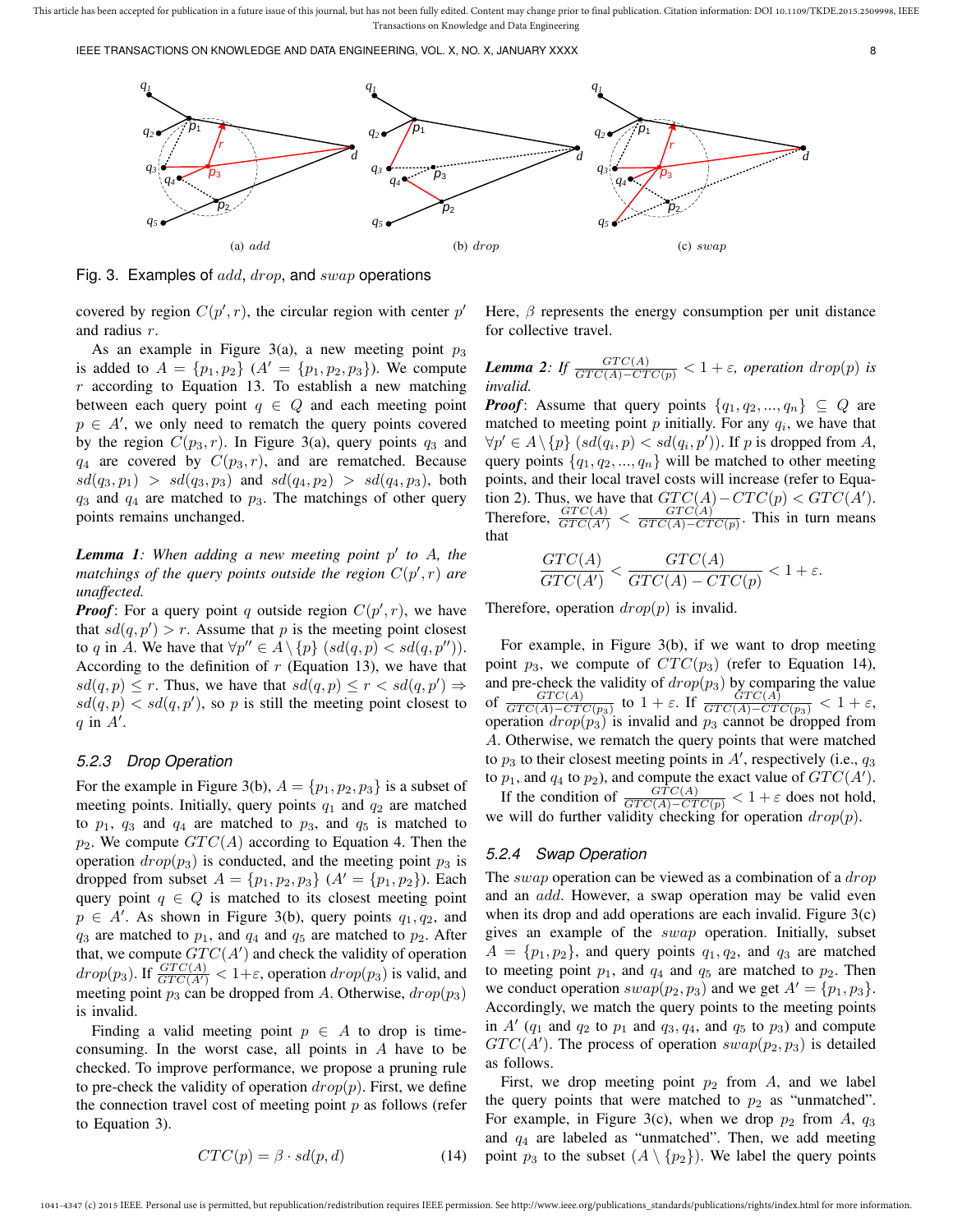covered by circular region  $(p_3, r)$  as "unmatched". As an instance,  $q_3$  is labeled as "unmatched"  $(q_4$  is already labeled). After that, we match all "unmatched" query points to their closest meeting points in  $A'$ , and the matching of other query points remains unchanged. For example, in Figure 3(c),  $q_3, q_4$ , and  $q_5$  are matched to  $p_3$ , and the matchings of  $q_1$  and  $q_2$ remains unchanged. Finally, we compute  $GTC(A')$  according to Equation 4 and compare  $\frac{GTC(A)}{GTC(A')}$  to  $(1+\varepsilon)$  to check the validity of the  $swap(p_2, p_3)$  operation.

#### **5.3 Algorithm**

| <b>Algorithm 2:</b> Approximation Algorithm                                |  |  |  |  |
|----------------------------------------------------------------------------|--|--|--|--|
| <b>Data:</b> meeting point set $S$ , query point set $Q$ , destination     |  |  |  |  |
| d, threshold $k$                                                           |  |  |  |  |
| <b>Result:</b> subset $A(A \subseteq S \land  A  \leq k)$ with the minimum |  |  |  |  |
| GTC(A)                                                                     |  |  |  |  |
| 1 select a subset A from $S$ ;                                             |  |  |  |  |
| compute $GTC(A);$<br>2                                                     |  |  |  |  |
| while true do<br>3                                                         |  |  |  |  |
| for each point $p \in (S \setminus A)$ do<br>4                             |  |  |  |  |
| if $ A  < k$ then<br>5                                                     |  |  |  |  |
| $A' \leftarrow A.add(p);$<br>6                                             |  |  |  |  |
| $r \leftarrow \max_{q \in Q, p \in A} \{sd(q, p)\};$<br>7                  |  |  |  |  |
| rematch query points in region $C(p, r)$ ;<br>8                            |  |  |  |  |
| compute $GTC(A')$ ;<br>9                                                   |  |  |  |  |
| if $\frac{GTC(A)}{GTC(A')} > 1 + \varepsilon$ then<br>10                   |  |  |  |  |
| $A.add(p)$ is valid, and $A \leftarrow A'$ ;<br>11                         |  |  |  |  |
| continue;<br>12                                                            |  |  |  |  |
| break;<br>13                                                               |  |  |  |  |
|                                                                            |  |  |  |  |
| for each pair $(p, p')$ , $p \in A$ , $p' \in (S \setminus A)$ do<br>14    |  |  |  |  |
| $A' \leftarrow A \cdot swap(p, p');$<br>15                                 |  |  |  |  |
| rematch all "unmatched" query points;<br>16                                |  |  |  |  |
| compute $GTC(A')$ ;<br>17                                                  |  |  |  |  |
| if $\frac{GTC(A)}{GTC(A')} > 1 + \varepsilon$ then<br>18                   |  |  |  |  |
| $A.swap(p,p')$ is valid, and $A \leftarrow A'$ ;<br>19                     |  |  |  |  |
| continue;<br>20                                                            |  |  |  |  |
| <b>for</b> each point $p \in A$ <b>do</b><br>21                            |  |  |  |  |
| if $ A  > 1$ then<br>22                                                    |  |  |  |  |
| $A' \leftarrow A \cdot drop(p);$<br>23                                     |  |  |  |  |
| compute $CTC(p)$ ;<br>24                                                   |  |  |  |  |
| if $\frac{GTC(A)}{GTC(A)-CTC(p)} > 1+\varepsilon$ then<br>25               |  |  |  |  |
| rematch the query points that were<br>26                                   |  |  |  |  |
| matched to $p$ ;                                                           |  |  |  |  |
| compute $GTC(A')$ ;<br>27                                                  |  |  |  |  |
| if $\frac{GTC(A)}{GTC(A')} > 1 + \varepsilon$ then                         |  |  |  |  |
| 28<br><i>A.drop(p)</i> is valid, and $A \leftarrow A'$ ;                   |  |  |  |  |
| 29<br>continue;<br>30                                                      |  |  |  |  |
|                                                                            |  |  |  |  |
| break;<br>31                                                               |  |  |  |  |
|                                                                            |  |  |  |  |
| if add, swap, and drop are all invalid then<br>32                          |  |  |  |  |
| <b>return</b> A and $GTC(A)$ ;<br>33                                       |  |  |  |  |
|                                                                            |  |  |  |  |

The approximation algorithm is detailed in Algorithm 2.

Initially, we arbitrarily select a subset  $A \ (A \subseteq S \land |A| \leq$  $k$ ), and we match query points in  $Q$  to meeting points in  $A$ . Then, we compute the global travel cost  $GTC(A)$  according to Equation 4 (lines 1–2). Next, we try to use three operations add, swap, and drop to optimize the global travel cost.

*add* operation: if the size of subset  $A$  is less than  $k$ , when adding a point  $p$  to  $A$ , we first compute the value of search radius  $r$  (Equation 13). Then, we rematch the query points covered by circular region  $C(p, r)$  to meeting points in  $A'$ , and we compute  $GTC(A')$  (lines 4–9). Next, we check the validity of operation A.add(p) by comparing the value of  $\frac{GTC(A)}{GTC(A')}$  to  $(1 + \varepsilon)$ . If A.add(p) is valid, we update A to A'. Otherwise,  $A.add(p)$  is invalid and A remains unchanged (lines 10–13).

*swap* operation: we try to swap meeting point  $p \in A$  with another point  $p' \in (S \setminus A)$ . According to Section 5.2.4, we find all "unmatched" query points and match them to meeting points in A', and we compute  $GTC(A')$  (lines 14–17). Finally, we check the validity of A.swap $(p, p')$ . If A.swap $(p, p')$  is valid,  $A$  is updated to  $A'$  (lines 18–20).

*drop* operation: if the size of A is greater than 1, when dropping a point p, we compute  $CTC(p)$  (lines 21–24). Then, we precheck the validity of  $A \cdot drop(p)$  by comparing the value of  $\frac{GTC(A)}{GTC(A)-CTC(p)}$  to  $1+\varepsilon$ . If  $drop(p)$  is valid, we rematch the query points that were matched to  $p$ , and we compute  $GTC(A')$  (lines 25–27). Finally, we recheck the validity of  $A \cdot drop(p)$  by comparing the value of  $\frac{GTC(A)}{GTC(A')}$  to  $1 + \varepsilon$ . If  $A.swap(p)$  is valid, A is updated to A' (lines 28–31).

If no operations can optimize the global travel cost by a factor of  $1 + \varepsilon$ , the search process terminates, and the current subset A and the value of  $GTC(A)$  are returned (lines 32–33).

#### **5.4 Complexity Analysis**

Assume that  $C_0$  is the global travel cost of the initially selected subset  $A$  and that  $C$  is the global optimum. The maximum number of operations m depends on the ratio of  $C_0$  to C. The value of  $m$  is computed as follows.

$$
C_0 \cdot (1 + \varepsilon)^{-m} \le C
$$
  

$$
\Rightarrow m = \lfloor \log_{(1+\varepsilon)} \frac{C_0}{C} \rfloor
$$

To find a valid operation, we check all possibilities of add, *drop*, and *swap*, which has time complexity  $O(|Q|(|S| - \epsilon))$  $|A|$ )) +  $O(|Q||A|) + O(|Q|(|S| - |A|)|A|) = O(|Q||S|)$ because  $|A|$  is a constant no larger than  $k$ . The total number  $\lfloor log_{(1+\varepsilon)} \frac{C_0}{C} \rfloor$  of operations is a constant. Thus, the time complexity of the approximation algorithm is  $O(|log_{(1+\varepsilon)} \frac{C_0}{C}| |Q| |S|) = O(|Q||S|).$ 

In our setting, only a single meeting point can be modified in an operation, and the algorithm achieves an approximation ratio of 5. The experimental results show that the approximate results are generally very close to the global optimum (less than 1.05 times larger). If multiple meeting points can be modified, the time complexity of the approximation algorithm is  $O(|Q|bin[|S|-|A|)}$  +  $O(|Q|bin[|A|)}$  +  $O(|Q|bin[|S|-|A|)}{n})$  =  $O(|Q| \cdot |\mathcal{S}|^n)$ , where *n* is the number of modified meeting points in an operation. Although this can be done with the points in an operation. Although this can be done with the slightly better approximation ratio  $2 + \sqrt{3} + \varepsilon$ , the query efficiency is affected badly.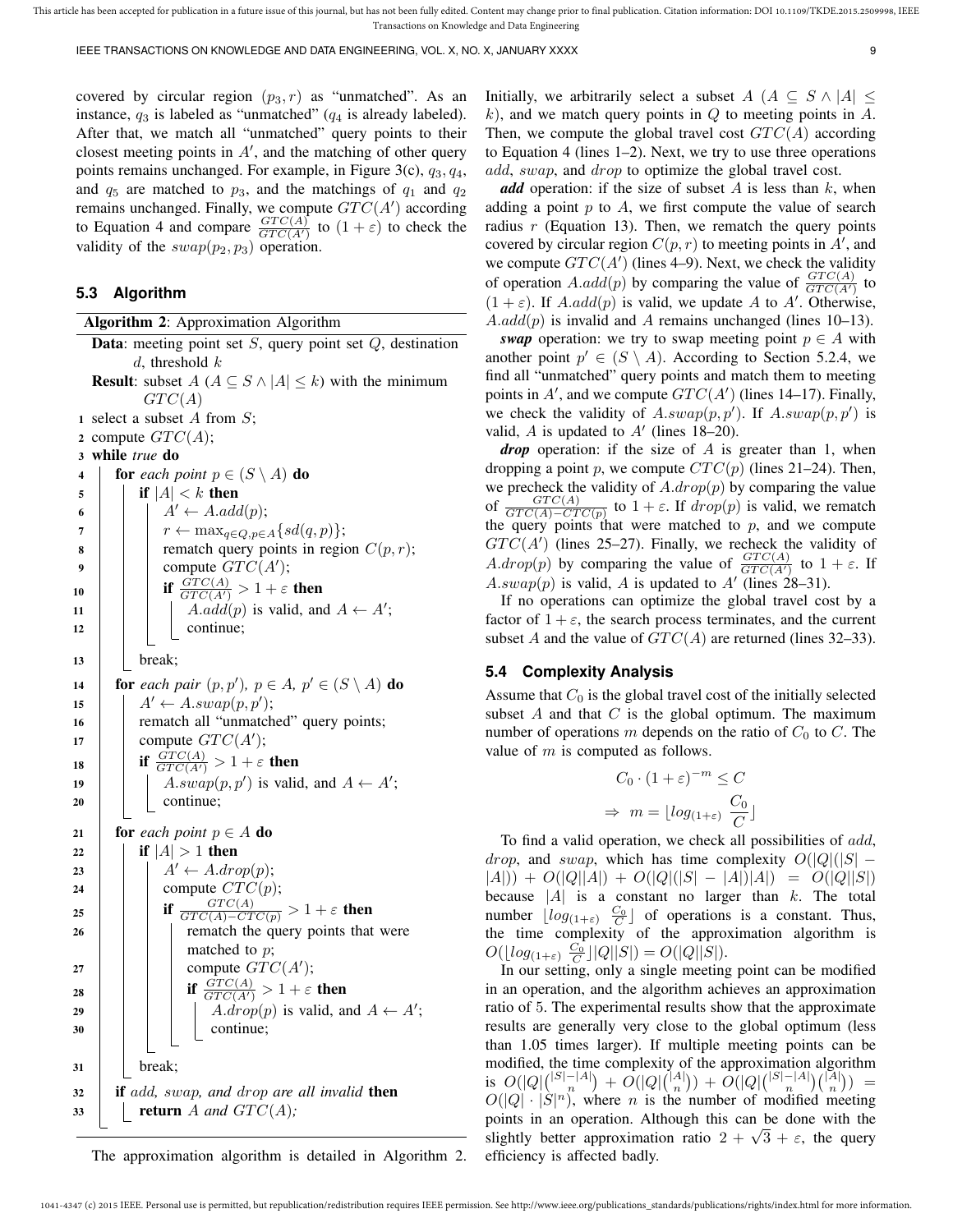IEEE TRANSACTIONS ON KNOWLEDGE AND DATA ENGINEERING, VOL. X, NO. X, JANUARY XXXX 10

# **6 EXTENSIONS**

We future extend the CTP query to include two practical scenarios. First, it is of interest to consider connection travel costs of meeting points that are dependent on the number of travelers that travel from each meeting point to the destination. A new practical connection travel cost  $CTC_p(A)$  is defined as:

$$
CTC_p(A) = \beta \cdot \sum_{p \in A} \lceil \frac{p.t}{c} \rceil \cdot sd(p, d). \tag{15}
$$

Here, p.t is the number of travelers at meeting point p, and c is the capacity of a shuttle bus (collective travel). By combining Equations 2 and 15, the practical global travel cost  $GTC_p(A)$ is computed as

$$
GTC_p(A) = LTC(A) + CTC_p(A). \tag{16}
$$

Next, we extend the exact and approximation algorithms to support the new distance measure. In the exact algorithm (refer to Section 4), we estimate the lower and upper bounds of the practical connection travel cost  $CTC_p(A)$  in Equations 17 and 18, respectively.

$$
\begin{cases}\nCTC_p(A) = \beta \cdot \sum_{p \in A} \lceil \frac{p \cdot t}{c} \rceil \cdot sd(p, d) \\
sd(p, d) \ge \min_{C_i \cap A \ne \varnothing} \{ sd(c_i, d) - r_i\} \\
\Rightarrow \sum_{p \in A} \lceil \frac{p \cdot t}{c} \rceil \cdot sd(p, d) \ge \sum_{p \in A} \lceil \frac{p \cdot t}{c} \rceil \cdot \min_{C_i \cap A \ne \varnothing} \{ sd(c_i, d) - r_i\} \\
\Rightarrow \sum_{p \in A} \lceil \frac{p \cdot t}{c} \rceil \cdot sd(p, d) \ge \frac{|Q|}{c} \cdot \min_{C_i \cap A \ne \varnothing} \{ sd(c_i, d) - r_i\} \\
\Rightarrow CTC_p(A).lb = \beta \cdot \frac{|Q|}{c} \cdot \min_{C_i \cap A \ne \varnothing} \{ sd(c_i, d) - r_i\} \tag{17}
$$

$$
\left\{\n\begin{aligned}\nCTC_p(A) &= \beta \cdot \sum_{p \in A} \left[\frac{p \cdot t}{c}\right] \cdot sd(p, d) \\
sd(p, d) &\leq \max_{C_i \cap A \neq \varnothing} \{sd(c_i, d) + r_i\} \\
\Rightarrow \sum_{p \in A} \left[\frac{p \cdot t}{c}\right] \cdot sd(p, d) &\leq \sum_{p \in A} \left[\frac{p \cdot t}{c}\right] \cdot \max_{C_i \cap A \neq \varnothing} \{sd(c_i, d) + r_i\} \\
\Rightarrow \sum_{p \in A} \left[\frac{p \cdot t}{c}\right] \cdot sd(p, d) &\leq \left(\frac{|Q|}{c} + |A|\right) \cdot \max_{C_i \cap A \neq \varnothing} \{sd(c_i, d) + r_i\} \\
\Rightarrow CTC_p(A).ub &= \beta \cdot \left(\frac{|Q|}{c} + |A|\right) \cdot \max_{C_i \cap A \neq \varnothing} \{sd(c_i, d) + r_i\}\n\end{aligned}\n\right.
$$

$$
\Rightarrow CTC_p(A).ub = \beta \cdot (\frac{|\mathcal{L}|}{c} + |A|) \cdot \max_{C_i \cap A \neq \varnothing} \{sd(c_i, d) + r_i\}
$$
\n(18)

Here,  $p$  is a meeting point in subset A. Integer  $p.t$  is the number of travelers at meeting point  $p$ ,  $|Q|$  is the total number of travelers, and integer  $c$  is the capacity of a shuttle bus. In the example in Figure 2, the lower and upper bounds of the practical connection travel cost  $CTC_p(A)$  are computed as follows.

$$
CTC_p(A).lb = \beta \cdot \frac{|Q|}{c} \cdot \min\{(sd(c_1, d) - r_1), (sd(c_2, d) - r_2))\}
$$

$$
CTC_p(A).ub = \beta \cdot \frac{|Q|}{c} \cdot \max\{(sd(c_1, d) + r_1), (sd(c_2, d) + r_2))\}
$$

By combining Equations 6 and 17 and 7 and 18, the lower and upper bounds of the practical global travel cost  $GTC_p(A)$  are computed as follows.

$$
GTC_p(A).lb = LTC(A).lb + CTC_p(A).lb \t(19)
$$

$$
GTC_p(A).ub = LTC(A).ub + CTC_p(A).ub \t(20)
$$

The exact algorithm with the practical connection travel cost is obtained by substituting Equations 17, 18, 19, and 20 into Algorithm 1.

In the approximation algorithm, the practical connection travel cost of meeting point  $p$  is updated as follows.

$$
CTC_p(p) = \beta \cdot \lceil \frac{p.t}{c} \rceil \cdot sd(p, d)
$$
 (21)

Lemma 2 in the *drop* operation (refer to Section 5.2.3) is not affected by the new measure. Assume that query points  $\{q_1, q_2, ..., q_n\} \subseteq Q$  are matched to meeting point p initially. For any query point  $q_i \in \{q_1, q_2, ..., q_n\}$ , we have that  $\forall p' \in A \setminus \{p\} \ (sd(q_i, p) < sd(q_i, p')).$  If meeting point p is dropped from A, query points  $\{q_1, q_2, ..., q_n\}$  are matched to other meeting points  $\{p_1, p_2, ..., p_m\} \subseteq A \setminus \{p\}$ , and their local travel costs increase (refer to Equation 2). For meeting points  $\{p_1, p_2, ..., p_m\}$ , their practical connection travel costs also increase because they will serve more query points (refer to Equation 15). Thus, we have that  $GTC_p(A)-CTC_p(p)$  <  $GTC_p(A')$ . Therefore,  $\frac{GTC_p(A)}{GTC_p(A')} < \frac{GTC_p(A)}{GTC_p(A)-CTQ}$  $\frac{GIC_p(A)}{GTC_p(A)-CTC_p(p)}$ . This in turn means that

$$
\frac{GTC(A)}{GTC(A')} < \frac{GTC(A)}{GTC(A) - CTC(p)} < 1 + \varepsilon.
$$

In that case, the operation  $drop(p)$  is invalid. Therefore, Lemma 2 is not affected by the new measure.

The approximation algorithm with the practical connection travel cost is achieved by substituting Equations 17, 18, 19, 20, and 21 into Algorithm 2.

Notice that  $CTC_p(A)$  and  $GTC_p(A)$  are not metrics. Thus, the approximation ratio 5 is not valid. We conduct extensive experiments to verify the performance of the practical CTP query, and the experimental results show that the approximate results are also very close to the global optimum.

Second, it is of interest to study the scenario where travelers are allowed to proceed directly to the destination if they are closer to the destination than to any meeting point. We extend the approximation algorithm (Algorithm 2) to support this scenario. Initially, the destination can be viewed as a meeting point, and it is put into the meeting point set  $A$ . During the search process, the destination will not be removed from A by *drop* and *swap* operations. When the search terminates, each traveler is matched to his/her closest meeting point, and the travelers that are matched to the destination can go to the destination directly. In Figure 11, when  $\varepsilon = 0.03$  (default value), the approximation algorithm can also achieve a very good approximation ratio (less than 1.2) and low CPU time (less than 140 ms for BRN and less than 300 ms for NRN).

## **7 EXPERIMENTS**

We report on extensive experiments with real and synthetic data that offer insight into the properties of the developed algorithms.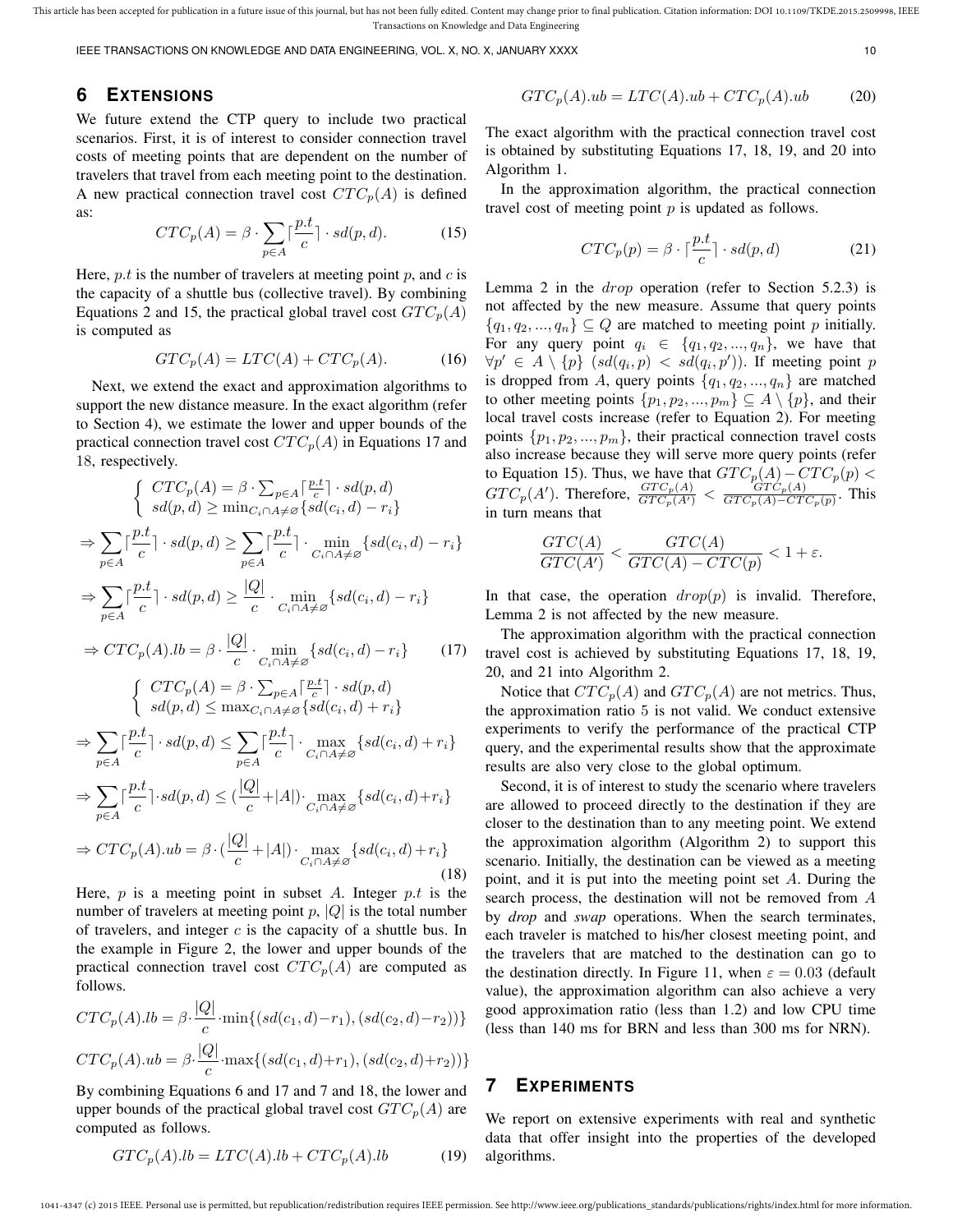IEEE TRANSACTIONS ON KNOWLEDGE AND DATA ENGINEERING, VOL. X, NO. X, JANUARY XXXX 11 11

| Table I: Pre-Processing Time and Required Disk Space |  |  |
|------------------------------------------------------|--|--|
|------------------------------------------------------|--|--|

| Road Networks            | Pre-Processing Time | <b>Required Disk Space</b> |
|--------------------------|---------------------|----------------------------|
| BRN (28,342 vertices and | 193 seconds         | 3.5 GB                     |
| 38,577 edges)            |                     |                            |
| NRN (175,813 vertices    | 1145 seconds        | $125$ GB                   |
| and 179,179 edges)       |                     |                            |

## **7.1 Settings**

We use graphs extracted from two spatial networks, namely the Beijing Road Network (BRN) and the North America Road Network (NRN)<sup>5</sup>. The graphs are stored using adjacency lists. Query points are randomly selected vertices and the meeting points are generated according to random (default), uniform, and Gaussian distributions.

We pre-compute the all-pair shortest path distances using Dijsktra's algorithm [8] and store the pre-computed results on disk. Parallel computing techniques are easily adopted to accelerate the pre-computation because the all-pair shortest path computation can be viewed as  $|G,V|$  single-source shortest path computations that are independent of each other. If we divide the task into  $N$  subtasks for  $N$  different workers and each worker computes  $\frac{|G,V|}{N}$  single-source shortest path distances, the running time is expected to be improved by approximately a factor of  $N$ . The pre-computation algorithm was implemented in Java and run on a cluster with 16 servers. Each server has a 16-core CPU (2.40GHz) and 300GB memory. The pre-computation results are stored on disk. The pre-processing times and the required disk space are listed in Table I.

In the experiments, the graphs were memory resident when running Dijkstra's algorithm [8], as the memory occupied by BRN/NRN was less than 20MB. All algorithms were implemented in Java and run on a Windows 7 platform with an Intel i7-4770k processor (3.50GHz) and 16GB memory. Unless stated otherwise, experimental results are averaged over 20 independent trails with different query inputs. The main performance metrics are CPU time and the number of visited vertices. The number of visited vertices is used as a metric since it describes the number of data accesses.

The parameter settings are listed in Table II. In subsequent figures, the exact algorithm (Section 4) is denoted by "Exact-Alg," and the approximation algorithm (Section 5) is denoted by "Approx-Alg." We extend the query into two practical scenarios (Section 6). For the first (the connection travel cost is dependent on the number of travelers), the exact algorithm is denoted by "Exact-Alg-p1," and the approximation algorithm is denoted by "Approx-Alg-p1." In the second scenario (a traveler can go to the destination directly), the exact algorithm is denoted by "Exact-Alg-p2," and the approximation algorithm is denoted by "Approx-Alg-p2."

# **7.2 Effect of Query Point Count** |Q|

First, we investigate the effect of the query point count  $|Q|$ on the performance of the two algorithms with the default settings. Intuitively, a larger  $|Q|$  causes more query points to be processed (being matched to their closest meeting point) and has a larger search space. Thus, the CPU time and the

5. http://www.cs.utah.edu/˜lifeifei/SpatialDataset.htm

| <b>Table II: Parameter Settings</b> |                        |                        |  |  |
|-------------------------------------|------------------------|------------------------|--|--|
|                                     | <b>NRN</b>             | <b>BRN</b>             |  |  |
| Query point count $ Q $             | 5,000-15,000/default   | 1,000-9,000/default    |  |  |
|                                     | 5.000                  | 1.000                  |  |  |
| Meeting point count $ S $           | 50-1,600/default 100   | 50-1,600/default 100   |  |  |
| Integer threshold $k$               | 5-160/default 10       | 5-160/default 10       |  |  |
| $\varepsilon$                       | $0.03 - 0.15$ /default | $0.03 - 0.15$ /default |  |  |
|                                     | 0.03                   | 0.03                   |  |  |
| shuttle bus capacity $c$            | $5 - 20$ /default 5    | $5 - 20$ /default 5    |  |  |
|                                     |                        |                        |  |  |



Fig. 4. Effect of query point count  $|Q|$ 

number of visited vertices are expected to be higher for both algorithms. However, from Figure 4, it is clear that with the help of its heuristic search strategy and pruning rules, the approximation algorithm outperforms the exact algorithm by almost a factor of  $10<sup>5</sup>$  (for both CPU time and visited vertices). It is worth noting that  $(i)$  the number of visited vertices may exceed the number of vertices in the graph  $|G,V|$  since a vertex may be visited several times by network expansions from different expansion centers;  $(ii)$  the CPU time is not fully aligned with the number of visited vertices. To prune the search space, the algorithms need more computational effort to maintain their bounds. In some cases, the increased computation cost may offset the benefits of the reduction in the number of visited vertices.

#### **7.3 Effect of Meeting Point Count** |S|

Figure 5 considers the effect of varying the meeting point count |S|. There exist  $\sum_{i=1}^{k} \frac{|S|!}{(|S|-i)}$  $\frac{|S|!}{(|S|-i)!i!}$  combination possibilities for subset  $A (A \subseteq S \wedge |A| \leq k)$ . With a fixed value of k, a larger meeting point count  $|S|$  leads to more computation. In Figure 5, the CPU time and the number of visited vertices for both algorithms increase with  $|S|$ , and the increase of the exact algorithm is much faster than that of the approximation algorithm. The CPU time and the number of visited vertices required by the exact algorithm are at least  $10^2$  times higher than those needed by the approximation algorithm.

## **7.4 Effect of** k

1041-4347 (c) 2015 IEEE. Personal use is permitted, but republication/redistribution requires IEEE permission. See http://www.ieee.org/publications\_standards/publications/rights/index.html for more information.

Next, we vary threshold  $k$ . For the exact algorithm, with a fixed value of the meeting point count  $|S|$ , a larger k leads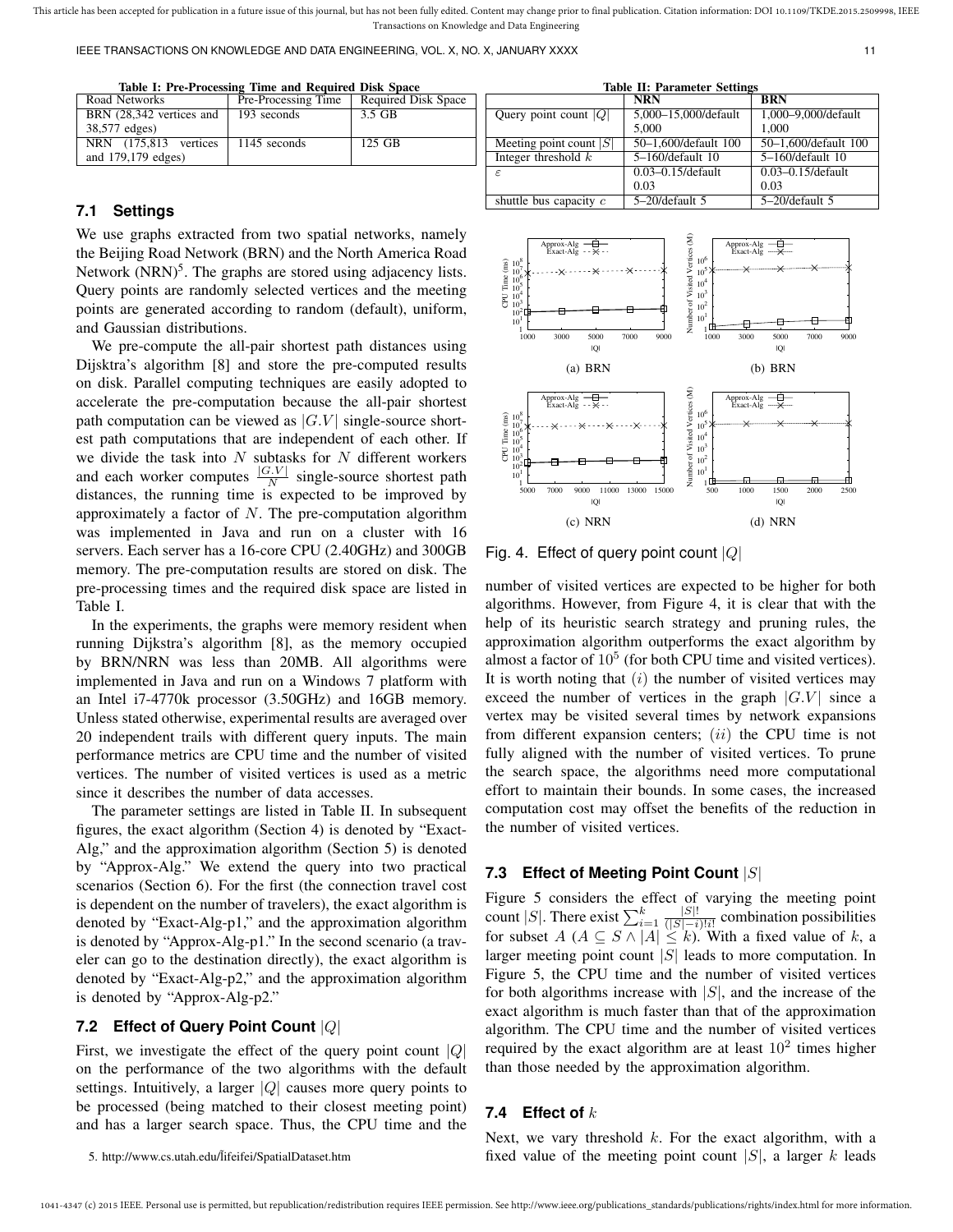IEEE TRANSACTIONS ON KNOWLEDGE AND DATA ENGINEERING, VOL. X, NO. X, JANUARY XXXX 12



Fig. 5. Effect of meeting point count  $|S|$ 



Fig. 6. Effect of  $k$ 

to more combination possibilities  $(\sum_{i=1}^k \frac{|S|!}{(|S|-i)}$  $\frac{|S|!}{(|S|-i)!i!}$ ). Intuitively, the larger  $k$  becomes, the larger the required search space becomes, and thus the required CPU time and the number of visited vertices are expected to increase correspondingly. On the other hand, the approximation algorithm is not sensitive to the value of  $k$  because the total number of operations is indirectly affected by the value of  $k$  (refer to Section 5.2). In Figure 6, the approximation algorithm outperforms the exact algorithm by factors of more than  $10<sup>5</sup>$  in terms of both CPU time and the number of visited vertices when  $k$  exceeds 10.

## **7.5 Effect of** ε

Figure 7 shows the effect of varying parameter  $\varepsilon$  on the efficiency and accuracy of the approximation algorithm. An operation (add, drop, and swap) will improve the global travel cost by a factor of  $1 + \varepsilon$ ; thus, the total number of operations  $\lfloor log_{(1+\varepsilon)} \frac{C_0}{C} \rfloor$  is inversely proportional to the value of  $\varepsilon$  (refer to Section 5.2). A larger value of  $\varepsilon$  means fewer operations; thus, the query efficiency is improved and less CPU time is required. However, a larger value of  $\varepsilon$  also leads to a



Fig. 7. Effect of  $\varepsilon$ 

lower accuracy of query result. It is worth noting that when  $\varepsilon = 0.03$ , the approximation algorithm achieves a very good approximation ratio (less than 1.1 in BRN and less than 1.15 in NRN) and low CPU time (less than 120 ms in BRN and less than 260 in NRN).

## **7.6 Query Performance, Worst-Case Measurements**



Fig. 8. Query performance, worst-case measurements

In our settings, the worst-case measurement is the worst experimental result among 20 independent experiments. Figure 8 reports worst-case measurements for the CTP query. It is clear that the approximation algorithm is able to compute the CTP query in interactive time.

## **7.7 Effect of Meeting Point Distributions**

We study the effect of meeting point distributions on query performance. We consider three types of distributions: Gaussian, uniform, and random. From Figure 9, it is clear that the time cost of the approximation algorithm is not affected significantly by meeting point distributions, and compared to the

This article has been accepted for publication in a future issue of this journal, but has not been fully edited. Content may change prior to final publication. Citation information: DOI 10.1109/TKDE.2015.2509998, IEEE Transactions on Knowledge and Data Engineering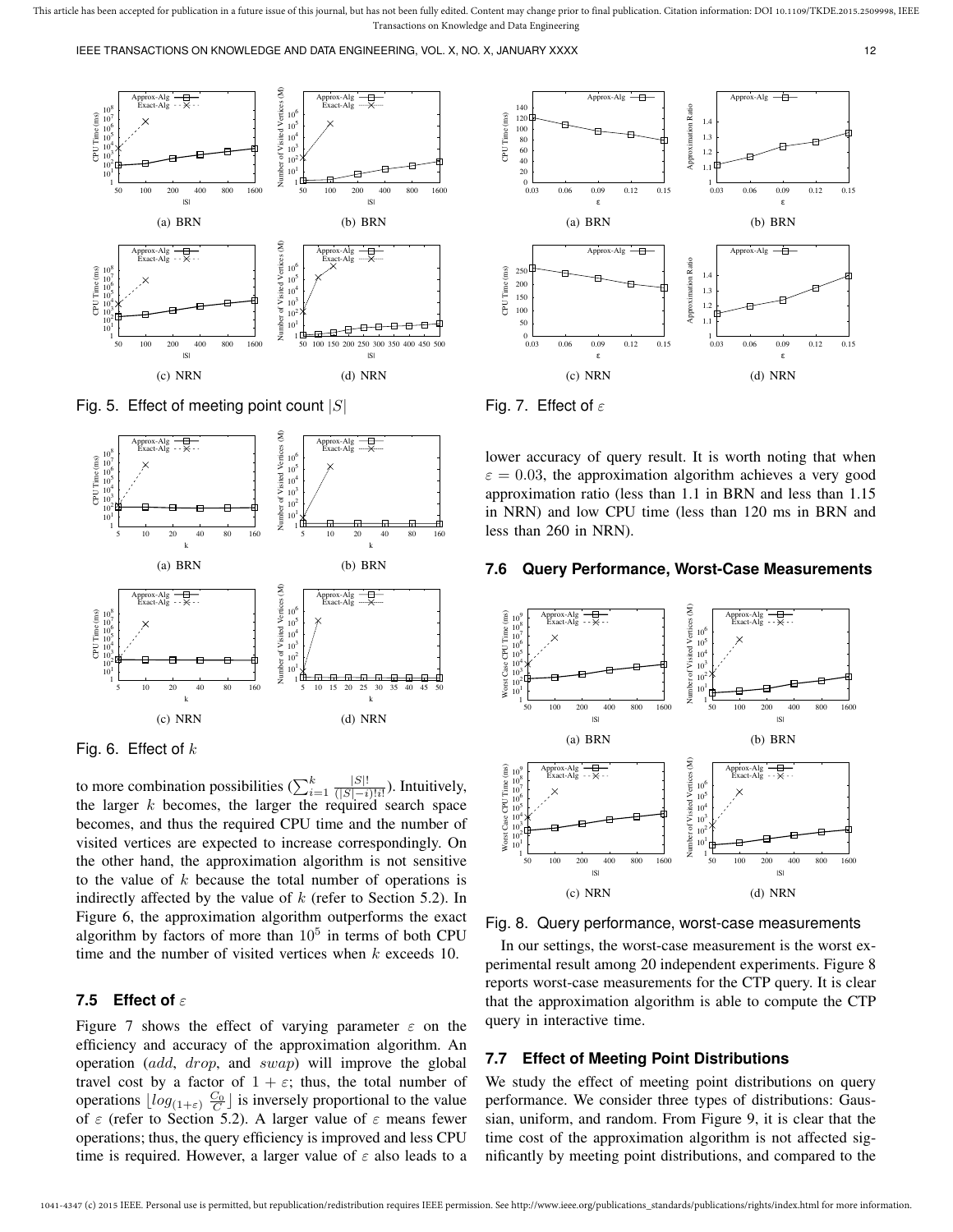IEEE TRANSACTIONS ON KNOWLEDGE AND DATA ENGINEERING, VOL. X, NO. X, JANUARY XXXX 133 13



Fig. 9. Effect of meeting point distributions

random distribution, the Gaussian and uniform distributions may lead to a bit lower approximation ratios.

#### **7.8 Effect of Pruning Techniques**



Fig. 10. Effect of pruning techniques

We study the effect of pruning techniques in the exact and approximation algorithms. The exact algorithm without pruning techniques (without upper and lower bounds, refer to Section 4.2) is denoted by "Exact-Alg-p<sup>\*</sup>," and the approximation algorithm without pruning techniques (Lemmas 1 and 2, refer to Sections 5.2.2 and 5.2.3) is denoted by "Approx-Alg-p\*." In Figure 10, it is clear that with the help of pruning techniques, the performance of the exact algorithm is improved by 5–8 times, and the performance of the approximation algorithm is improved by at least an order of magnitude.

## **7.9 Performance of the Practical CTP Query**

We study the performance (efficiency and effectiveness) of the practical CTP query processing. The results are shown in



Fig. 12. Travel cost reduction

Figure 11. Compared to the original CTP query, practical CTP query processing takes longer to compute the upper and lower bounds, due to the more complex distance measures (refer to Section 6). The approximation algorithm can still outperform the exact algorithm by a factor of more than  $10^5$  in terms of both CPU time and the number of visited vertices. Neither of the algorithms is efficiency-sensitive to the value of  $c$  (shuttlebus capacity). When  $\varepsilon = 0.03$ , the approximation algorithms can also achieve a very good approximation ratio (less than 1.2) and low CPU time (less than 140 ms for BRN and less than 300 ms for NRN).

## **7.10 Travel Cost Reduction**

We conduct a case study to gain insight into the travel cost reduction that can be achieved by using the CTP query. We select four types of vehicles for the collective travel: Toyota Corolla (5 seats, petrol cost: 6.3L/100km), Benz Minibus (10 seats, 11.3L/100km), Benz Minibus (18 seats, 12L/100km), and Yutong Bus (33 seats, 16L/100km). We assume that travelers drive the Toyota Corolla to meeting points. Figure 12 shows the travel cost reduction of using the CTP query. Compared to individual travel, the collective travel can reduce the cost by more than 60%.

# **8 RELATED WORK**

Group nearest neighbor [20] and aggregate nearest neighbor [21] queries are typical queries that have multiple sources and a single destination. They assume that each traveler goes to the destination individually and the queries aim to find the optimal location of the destination to minimize the travelers' global travel cost. A group travel planning query [14] extends the group nearest neighbor query to the multiple-destinations scenario, and it assumes that a group of travelers assemble at the first destination and then go together to the next destination. The group nearest group query [6] is another type of query with multiple sources and multiple destinations. It matches each traveler to their closest destination, and the query aims to find the optimal locations of the destinations to minimize the travelers' global travel cost. Unlike the existing studies, the Collective Travel Planning query has multiple query sources, multiple meeting points, and single destination. It can be viewed as a combination of the group nearest neighbor query and the group nearest group query. It assumes that a group of travelers meet at their closest meeting point and then go together to the destination, and its target is also to minimize the global travel cost.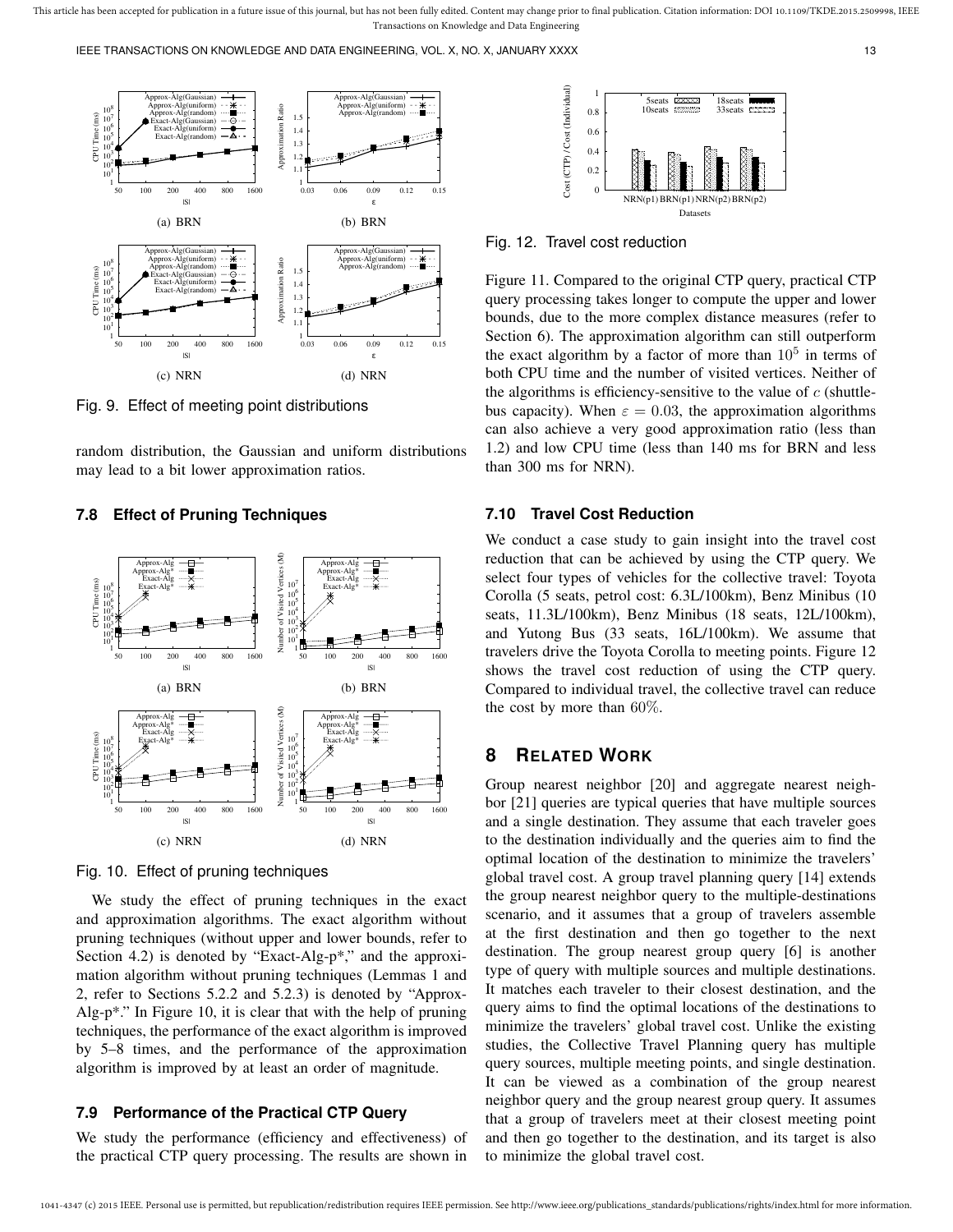IEEE TRANSACTIONS ON KNOWLEDGE AND DATA ENGINEERING, VOL. X, NO. X, JANUARY XXXX 14



Fig. 11. Performance for the practical CTP query

The trajectory-based travel planning can be further divided into trajectory-to-object search and trajectory-to-trajectory search. In the trajectory-to-object search, queries aim to find objects spatially close to a query path according to some distance metrics. For example, the in-route nearest neighbor (IRNN) query [27] is designed for travelers following a fixed route. The path nearest neighbor (PNN) query [4] [23] [25] is an extension of the IRNN query that maintains an up-todate path nearest neighbor result as the user is moving along a predefined route. Moreover, the path nearby cluster query [26] further extends the PNN query to find the POI clusters spatially close to a given path. In trajectory-to-trajectory search, queries retrieve the trajectories that have similar curve and are spatially close to a query trajectory. Travelers can use the travel history

of other travelers to guide their own trips. Chen et al. study the trajectory similarity search in Euclidean space [5], and Shang et al. study the problem in spatial networks [24].

# **9 CONCLUSION AND RESEARCH DIRECTIONS**

We propose and study a novel problem, the Collective Travel Planning (CTP) query that finds the lowest-cost travel route that connects multiple sources and a destination via at most  $k$  meeting points. The query is designed for ridesharing by a large population of travelers going to the same destination. The solution aims to offer societal and environmental benefits, such as reducing energy consumption and greenhouse gas emissions, enabling smarter and greener transportation, and

This article has been accepted for publication in a future issue of this journal, but has not been fully edited. Content may change prior to final publication. Citation information: DOI 10.1109/TKDE.2015.2509998, IEEE Transactions on Knowledge and Data Engineering